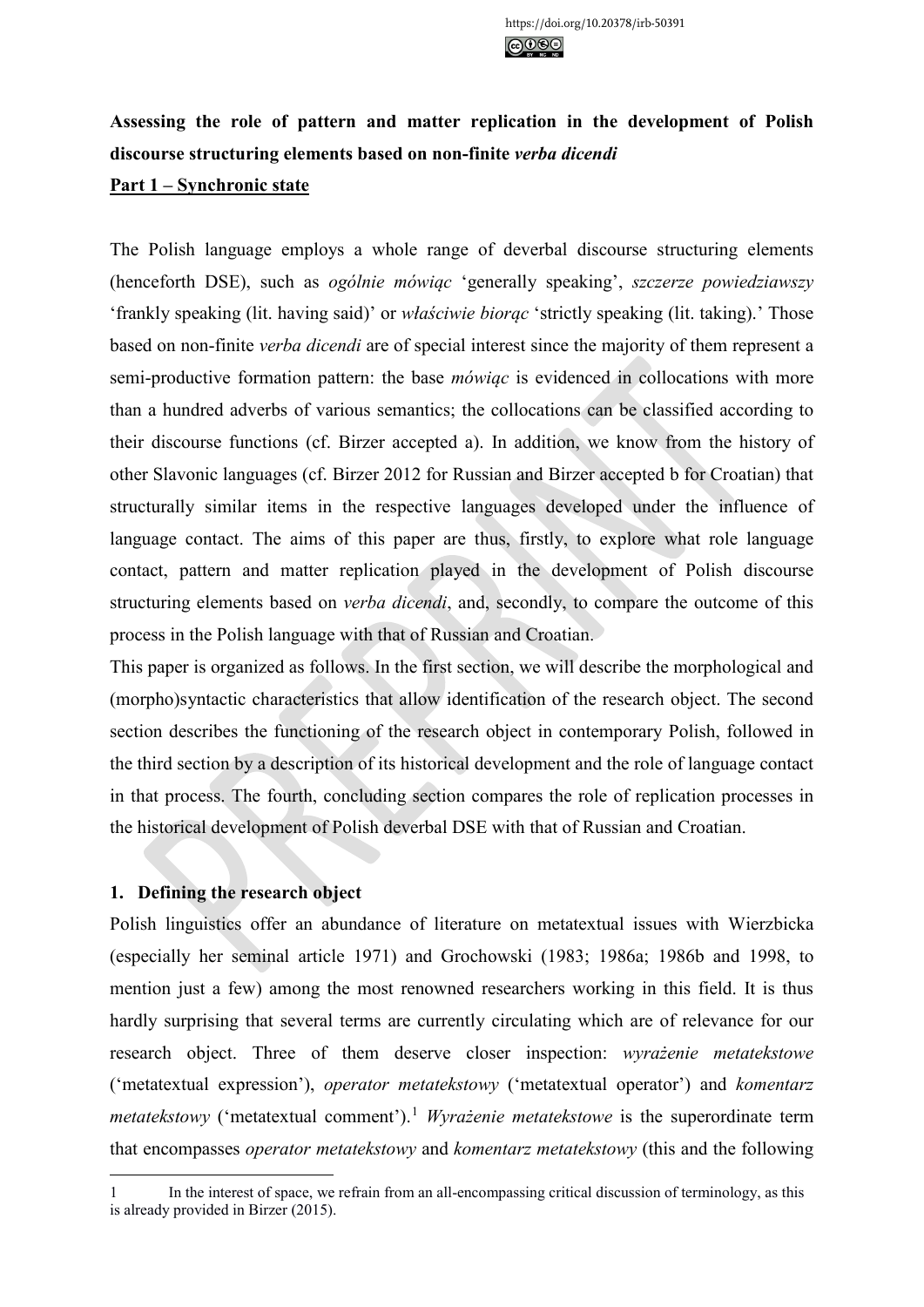cf. Żabowska 2009, 180-181). Particles and conjunctions form the "[d]wie główne klasy operatorów metatekstowych [two main classes of metatextual operators – translation S.B.]" (Żabowska 2009, 180) – although Żabowska does not elaborate on minor subtypes – whereas the *komentarze metatekstowe* 'metatextual comments' form a category of their own. The delineation is on purely formal grounds: metatextual comments "występują na powierzchni tekstu w postaci skróconych zdań, najczęściej zwrotów imiesłowowych, […]; mogą to być wyrażenia samodzielne, wkomponowane w składnię wypowiedzenia, wyrażenia wtrącone, występujące w konstrukcjach tzw. wyodrębnionych [occur on the text surface in the form of reduced clauses, most frequently in the form of adverbial participle clauses […]; they can be autonomous expressions integrated into the syntax of the utterance or parenthetical expressions figuring in so-called detached constructions – translation S.B.]" (Żabowska 2009, 181). Given the lack of strict regulation on the position of adverbial participles (henceforth APs) in Polish (cf. Weiss 1977; Feret 2005), we may assume that the syntactic status of a parenthesis is a characteristic trait of discourse structuring elements.

It is not surprising that the overwhelming majority of works (see Czapiga 2006, 7-20 and Grochowski et al. 2014, 19-26 for accounts of the research history) on metatextual expressions has so far been concerned with operators. Although the extension of *particle* is rather fuzzy, this quite often equals the study of particles. Grochowski et al. (but cf., among others, also Grochowski 1986b) illustrate this point by stating that their conception of *particle* does not correspond with that of (school) grammarians (2014, 26-27) or other linguists (2014,  $27-28$  $27-28$ ).<sup>2</sup> Research on parentheses has been conducted from a very early stage on (cf. Grochowski 1983), but with less intensity, probably due to their high variability in morphosyntax (that is, they may contain a finite, non-finite or no verbal element at all, in semantics as well as in number (and partially order) of constituents (for the latest, probably most all-inclusive description of research on parentheses in general, see cf. Dehé & Kavalova 2007; for an assessment of parentheses in the light of grammaticalization theory, see cf. Kaltenböck, Heine & Kuteva 2011). Among the more recent work on Polish parentheses, Wołk's analysis of *powiedzmy* 'let's say' (2007) should be mentioned. She describes the possibilities of syntactic positioning (Wołk 2007, 6) and prosodic features (Wołk 2007, 7) of

<span id="page-1-0"></span>We must state that the defining traits of particles in Grochowski et al. (2014) are contradicted by the choice of items analyzed. Among others, constructions based on *verba dicendi*, are denied the status of particle (Grochowski et al. 2014, 29), all the more so if the verbal form combines with several synonymous adverbs, yet *krótko mówiąc* 'in short (lit. shortly speaking)' is one of the analyzed "particles" (Grochowski et al. 2014, 160- 162) despite the fact that it is based on a *verbum dicendi* and is paralleled, among others things, by synonymous *najkrócej mówiąc* 'most shortly speaking'. *Między nami mówiąc* 'in private speaking' (Grochowski et al. 2014, 299-300) and *nawiasem mówiac* 'by the way (lit. in brackets speaking)' (Grochowski et al. 2014, 302-304) are also analyzed despite their verbal basis. Furthermore, *tak by rzec* 'so to say' (Grochowski et al. 2014, 140-141) is an example of a verb-based item whose synonymity with *tak by powiedzieć* also relies on the verbal basis.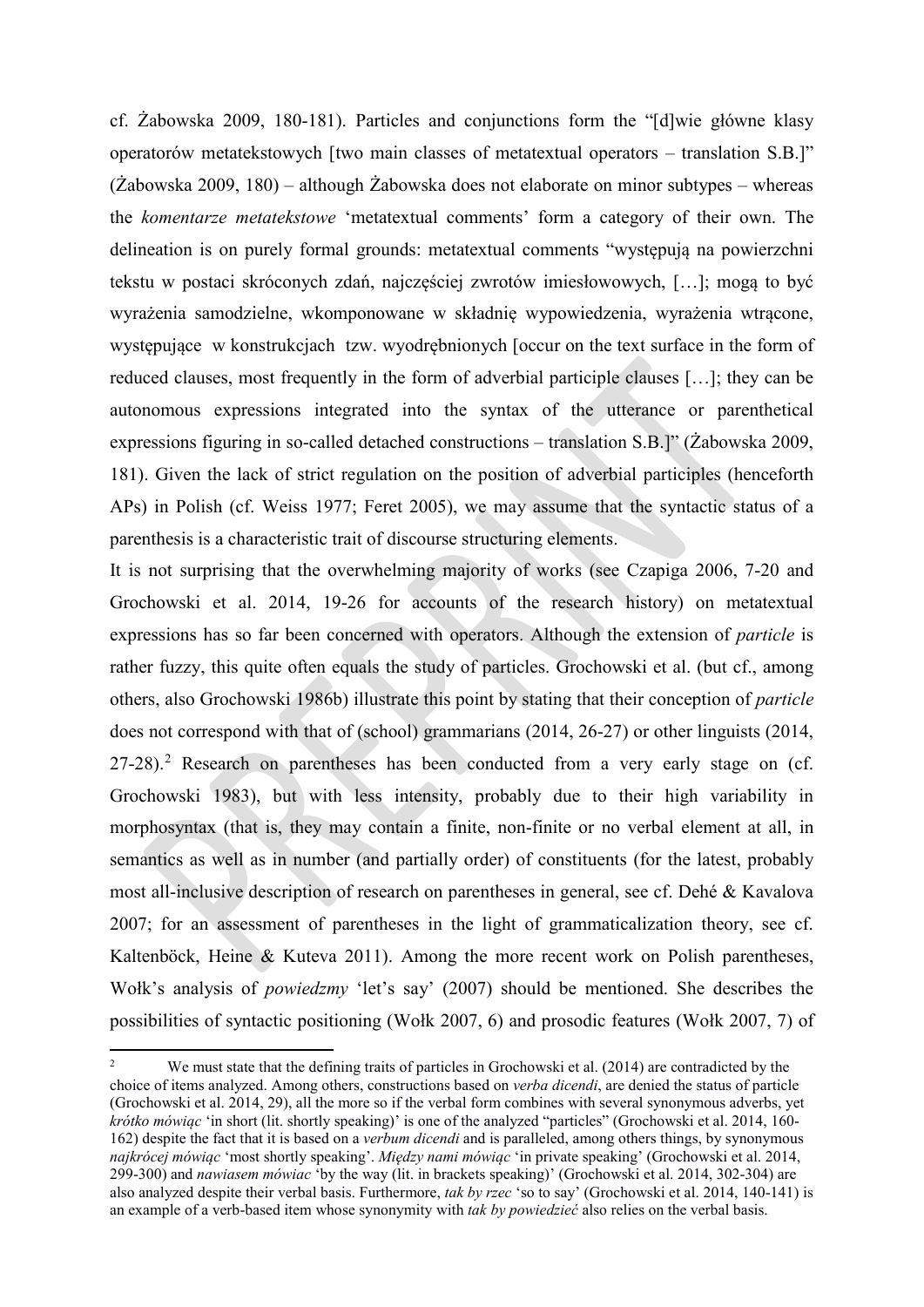the item under investigation. She does not however elaborate on the question of whether different syntactic positions influence the readings of *powiedzmy*, as they do, e.g., in the case of *ogólnie mówiąc* (cf. Birzer 2015).

With regard to our research object, Ożóg (1991) deserves special mention, as, he gives a survey of discourse structuring elements based on inflectional forms – both finite and nonfinite – of various *verba dicendi* and *cogitandi* in spoken Polish. This paper has to be considered seminal both for the role of discourse structuring elements in spoken Polish and for the usage of *verba dicendi* therein. Some drawbacks are however inevitably present, as we will see in the discussion.

The first critical point concerns the delineation of the research object. This problem is mirrored in the usage of terminology: Ożóg himself calls the items under investigation *jednostki metatekstowe* 'metatextual items' (1991, 184), *elementy metatekstowe* (1991, 184) and *operatory [metatekstowe]* (1991, 184). On the one hand, the fact that the distinction between *operatory* and *komentarze metatekstowe* was introduced only after the publication of Ożóg's paper in Wajszczuk  $(2005)^3$  $(2005)^3$  certainly explains part of the terminological confusion. On the other hand, the labels *jednostka* 'item' and *element* 'element' imply no specific size of the unit under research. Cases of *verba dicendi*, in turn, display a rather complex semantic structure with three semantic participants – emitting agent, addressee and content. Syntactic realization of the latter may be highly complex, ranging from a "simple" NP to a PP or complementizer clause. Valid diagnostic criteria are therefore needed to distinguish *verba dicendi* in metatextual function from other occurrences. Ożóg (1991, 184) offers the so-called "self-correction test (*test korekty*)" as diagnostics: he argues that discourse-structuring elements cannot be subject to self-correction unlike other constituents of a clause. This sounds rather convincing if one considers only the discourse structuring elements *wiesz* 'you know'*, słuchaj* 'listen.2.IMP'*, coś ci powiem* 'I will tell you something'*, rozumiesz* 'you understand'*, mówię ci* 'I tell you' in Ożóg's example (1). They do not allow the insertion of the selfcorrection marker *chciałem powiedzieć* 'I wanted to say' followed by another metatextual expression  $(1^i)$  as the arguments of "normal" verbs do  $(1^{ii})$ .

(1) *wiesz słuchaj coś ci powiem /wczoraj Janek rozumiesz przyszedł z kina całkowicie zdenerwowany mówię ci.*

'you know, listen, I will tell you something / yesterday Janek, you understand, returned from the cinema completely exhausted, I tell you.'

<span id="page-2-0"></span><sup>&</sup>lt;sup>3</sup> Unfortunately, this work is not available and can be perceived only via Żabowska (2009) and Grochowski et al. (2014).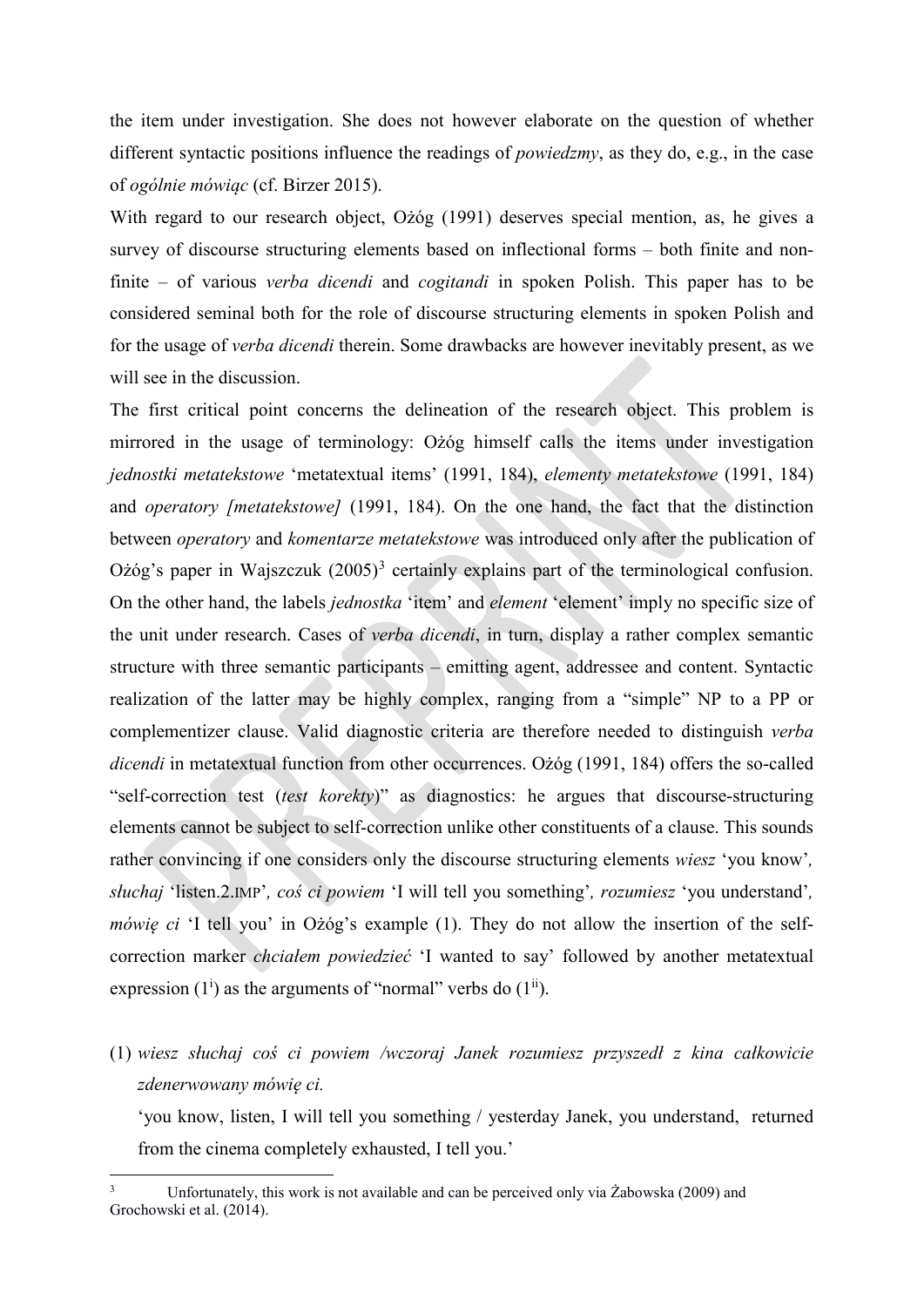$(1^{i})$ ) \**wiesz chciałem powiedzieć rozumiesz /wczoraj Janek przyszedł z kina całkowicie zdenerwowany.*

'you know, I wanted to say, you understand / yesterday Janek returned from the cinema completely exhausted.'

 (1ii) *wczoraj Janek chciałem powiedzieć Jurek przyszedł z kina całkowicie zdenerwowany.* 'Yesterday Janek, I wanted to say, Jurek Janek returned from the cinema completely exhausted'

All discourse-structuring elements discussed by Ożóg serve the same functions: they may be used either to guide the listener's attention to the information that follows, or as fillers to secure continuity of speech flow (especially *wiesz* 'you know'[4](#page-3-0) and *rozumiesz* 'you understand'). In these functions, the respective elements may be considered semantically eroded – an observation Ożóg (1991, 185) himself makes as well: "Nie należy do rzadkości, kiedy informacja typu *meta* przerasta właściwą (that information of the type *meta* [i.e. the pragmatic information  $-$  S.B.] frequently exceeds the proper one)"<sup>[5](#page-3-1)</sup>  $-$  which makes a selfcorrection impossible, as no semantics exist that could be traded out for a more corresponding phrase. Ożóg does not elaborate on his self-correction test in other examples of discourse structuring elements with more specific, maybe even composite semantics. He nevertheless takes up this subject in other aspects. Discourse structuring elements based on *mówiąc* 'speaking' belong to the latter type and are a good example of such elements also being potentially subject to self-correction (2).

(2) *Mówiąc krótko, chciałem powiedzieć, (mówiąc) szczerze, Janek nie odpowiada mojej koncepcji dobrego przyjaciela*.

'In short (lit. shortly speaking), I wanted to say, frankly (speaking), Janek does not correspond with my notion of a good friend.'

At the same time, example (2) illustrates quite nicely that Ożóg's self-correction test is in fact an implicit test for the scope of negation, as (3) is a periphrasis of (2) with overt negation at work.

<span id="page-3-0"></span><sup>4</sup> cf. also Schiffrin's (1987) analysis of English *y'know*,

<span id="page-3-1"></span><sup>5</sup>Cf. furthermore Birzer (2015, chapter 4.5.) on the semantic voidness of *ogólnie (mówiąc)* 'generally (speaking)' in the filler function.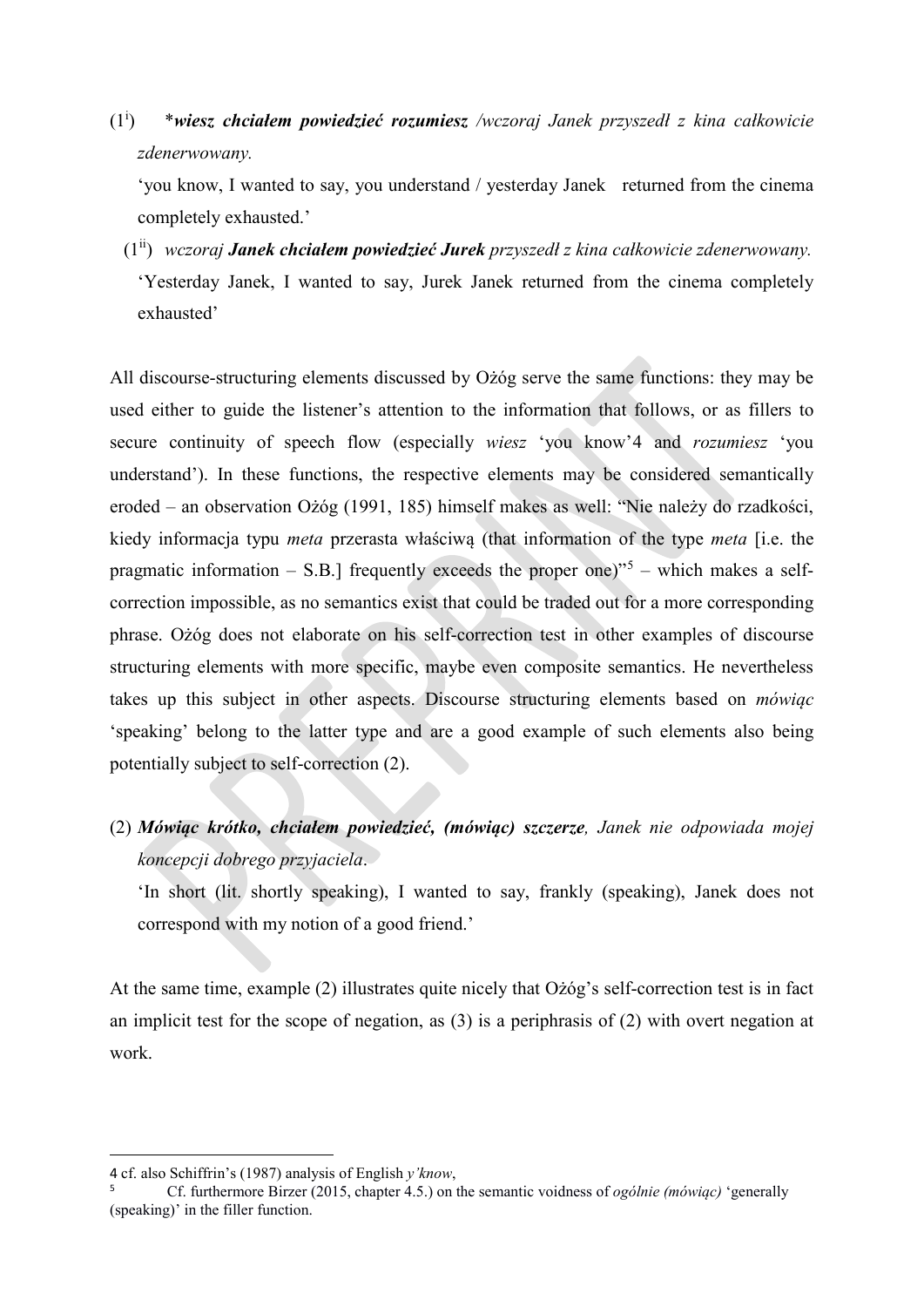(3) *Mówiąc nie krótko, a szczerze, Janek nie odpowiada mojej koncepcji dobrego przyjaciela*.

'Not in short (lit. shortly speaking), but frankly, Janek does not correspond with my notion of a good friend.'

Non-negatability is one of the defining properties Rathmayr (1985, 72) proposes for particles serving as pragmalexemes, i.e. for particles with metatextual function. This criterion has to be modified regarding the scope of negation. As a particle consists of just one lexical item, it is not surprising that the (factually inacceptable) negation has scope over the whole particle. DSEs, however, may be constructions consisting of several lexical items. Quite interestingly, different DSEs behave differently under negation. Ożóg's self-correction tests the negatability of the whole metatextual element, but even if the DSEs consist of several lexical items, the type of elements he discusses cannot be subject to partial negation either. Specifically, for the DSE *mówię ci,* the negation of the (enclitic) pronominal element \**mówię nie ci, a mu* 'I don't tell you, but him' is not acceptable, whereas *mówię* in the predicative function allows for the negation of its (long, i.e. focused) pronominal argument (*mówię nie tobie, a jemu* 'I don't tell you, but him'). This is also corroborated by the behavior displayed with the negation of *powiedzmy* 'let's say' (Wołk 2007, 10), another representative of the type of DSEs discussed by Ożóg. Contrary to these findings, the DSEs based on *mówiąc* 'speaking' show that some types of DSEs allow partial negation if the modifier is negated (3), but not if the head (4-6) is under negation.

- (4) *\*Nie mówiąc szczerze, Janek nie odpowiada mojej koncepcji dobrego przyjaciela*. 'Not to be speaking frankly, Janek does not correspond with my notion of a good friend.'
- (5) *\*Nie mówiąc, a powiedziawszy szczerze, Janek nie odpowiada mojej koncepcji dobrego przyjaciela*. [6](#page-4-0)

'Not to be speaking, but having spoken frankly, Janek does not correspond with my notion of a good friend.'

(6) *\*Nie mówiąc, a pisząc szczerze, Janek nie odpowiada mojej koncepcji dobrego przyjaciela*.

'Not to be speaking, but writing frankly, Janek does not correspond with my notion of a good friend.'

<span id="page-4-0"></span><sup>6</sup> Some DSEs based on the adverbial participle have doublets in the sense that they can be formed either with the simultaneous adverbial participle *mówiąc* or with the anterior one *powiedziawszy*. In this case we test the possibility of partial negation by using such a doublet.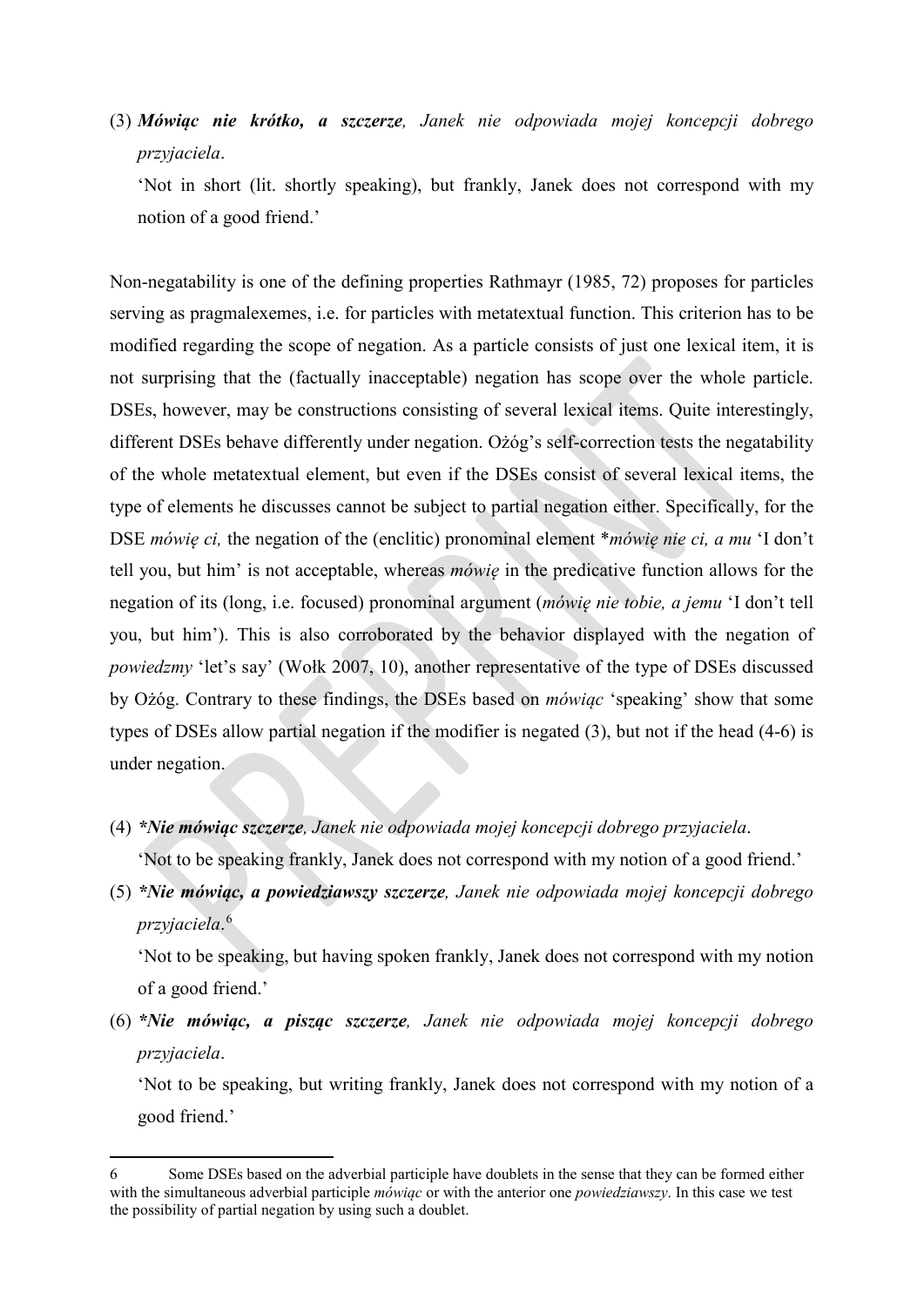As we are interested in DSEs based on non-finite inflectional forms of *verba dicendi*, we will also have a look at DSEs based on the infinitives *powiedzieć* 'say' and *rzec* 'tell/say'. Our research in the Polish National Corpus<sup>[7](#page-5-0)</sup> showed that only two constructional types of DSEs exist on this basis: *aby /by / żeby tak powiedzieć / rzec* 'so to say / in order to say so' (8) and *aby /by / żeby nie powiedzieć / rzec* 'not to say / in order not to say' (7). The fact that *aby* / *by / żeby nie powiedzieć / rzec* 'not to say / in order not to say' contains a built-in negation but no modifier, makes the insertion of a second negation impossible  $(7^i)$ . Structurally, it might well theoretically be possible that *aby* / *by / żeby nie powiedzieć / rzec* 'so to say / in order to say so' allows partial negation, i.e. negation of the modifier, but the semantics of *tak* 'so' prohibits this (8<sup>i</sup>). Negation of the head is impossible (8<sup>ii</sup>), just like with *mówiąc*.

(7) *Szanse są więc niewielkie, by nie powiedzieć zerowe*.

'The chances are thus small, in order not to say zero.'

(*Trybuna Śląska*, 2004-04-24)

- $(7^{i})$ ) \**Szanse są więc niewielkie, by nie nie powiedzieć zerowe*. 'The chances are thus small, in order *not* not to say zero.'
- (8) *Wyjątkowy ma także życiorys i żeby tak powiedzieć osiągnięcia*.

'He [Trotsky's murderer] also has an extraordinary CV and – so to speak – accomplishments.'

(*Gazeta Wyborcza*, 1993-06-09)

 $\overline{a}$ 

- $(8^i)$ ) \**Wyjątkowy ma także życiorys i - żeby nie tak, a inaczej powiedzieć - osiągnięcia*. 'He [Trotsky's murderer] also has an extraordinary CV and – not to put it like this,,(lit. not to say so) but in another manner – accomplishments.'
- (8ii) \**Wyjątkowy ma także życiorys i żeby tak nie powiedzieć, a pisać osiągnięcia*. 'He [Trotsky's murderer] also has an extraordinary CV and – not to say it like this (lit. so not to speak), but put it in writing – accomplishments.'

To summarize this stage of analysis, DSEs behave differently regarding negation. Among those DSEs consisting of several lexical items, some allow partial negation with scope over the modifier, but never over the head, while others do not allow any negation whatsoever. Formal criteria do not seem to play a role, as, DSEs based on non-finite *mówiąc* may take

<span id="page-5-0"></span><sup>7</sup> If not indicated otherwise, all corpus research is conducted in the balanced subcorpus containing 300 M segments.

The query was *[orth=",|.|;|:|-"] ("aby|by|żeby") [ ] ("powiedzieć|rzec|mówić").*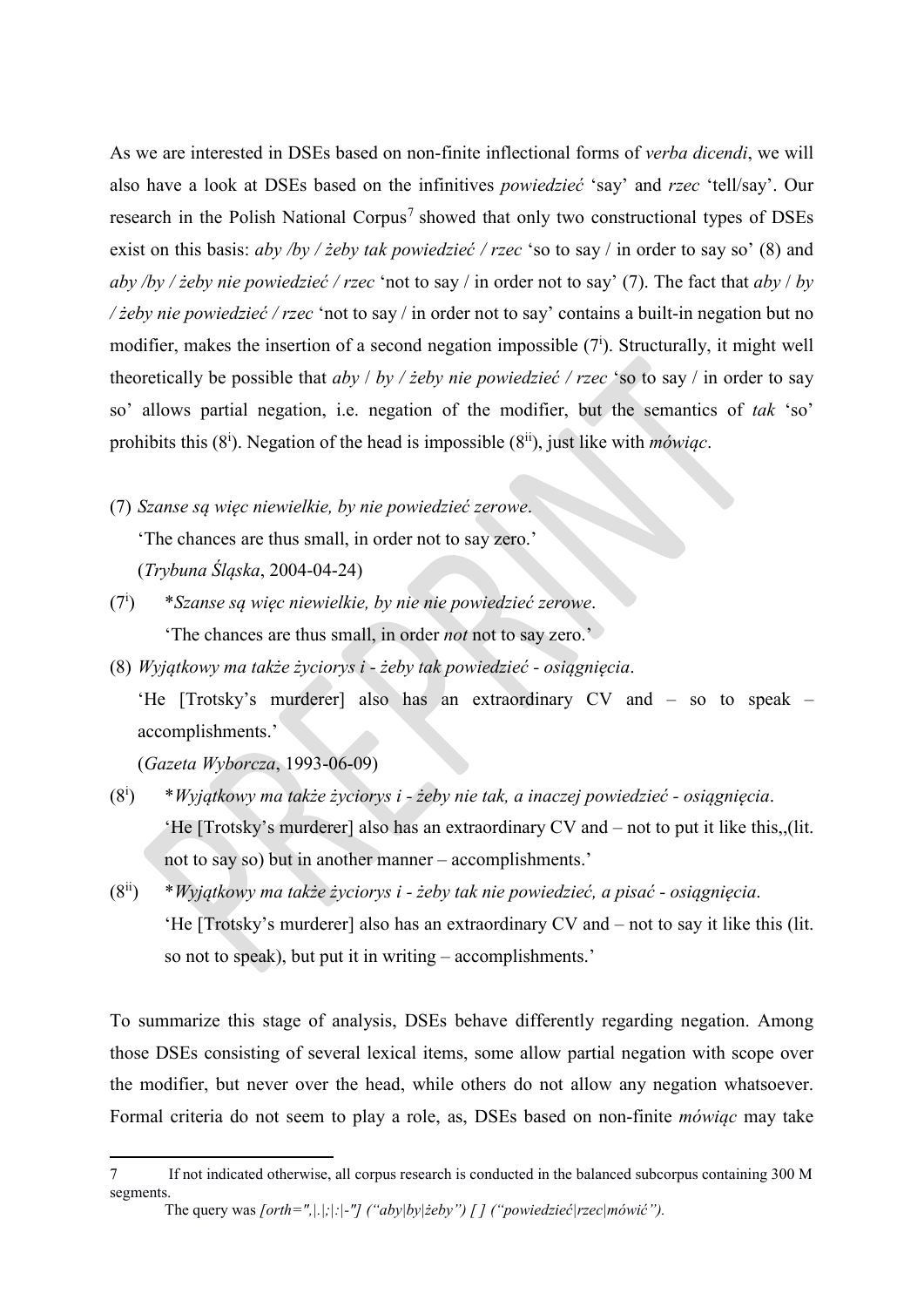partial negation, but DSEs based on non-finite *powiedzieć* and *rzec* do not. Instead, the semantics seem to explain the different behavior of DSEs. To obtain the full picture, the semantic analysis must also consider another characteristic semantic property of DSEs, namely their syntactic eliminability due to their irrelevance for the content, i.e., the proposition ( $4^i$  and  $8^{iii}$  $8^{iii}$ ; cf. Rathmayr 1985, 42).<sup>8</sup>

 $(4^{i})$ ) *Janek nie odpowiada mojej koncepcji dobrego przyjaciela*. 'Janek does not correspond with my notion of a good friend.'

(8iii) *Wyjątkowy ma także życiorys i osiągnięcia*. 'He [Trotsky's murderer] also has an extraordinary CV and accomplishments.'

*Tak* 'so' in (8) is a deictic particle referring to (part of) the content, but lacking any other semantic components. Just like the elimination of the DSE *aby* /*by / żeby tak powiedzieć / rzec* is irrelevant for the content, its partial negation with e.g. *inaczej* 'otherwise' (8<sup>i</sup>) also has no influence on the content per say, but nevertheless creates a contradiction, since the content offers just one point of reference for both *tak* and *inaczej* – namely *osiągnięcia* 'accomplishments.' The working mechanism for *aby* / *by / żeby nie powiedzieć / rzec* 'not to say / in order not to say' is basically the same, as it also relies on reference to (part of) the content. The DSEs based on *mówiąc* behave differently in this respect. Their constitutive lexical elements, such as *szczerze* 'frankly,' have semantics of their own which do not refer to (part of) the content. The negation of these items thus does not lead to a referential mismatch, but opens a slot for another lexical item carrying "semantic weight" such as *krótko* 'shortly.' We may furthermore deduce that partial negatability is a test for establishing (semi) productivity in construction-based DSEs such as ADV + *mówiąc*. The mere possibility of extending the construction by inserting *nie* X *a* Y 'not X but Y' suggests productivity. If the set of elements eligible for insertion in places X and Y is restricted, we may speak of a partially lexicalized semiproductive pattern.<sup>[9](#page-6-1)</sup>

To summarize, our discussion of negatability in general and of Ożóg's self-correction test in particular shows that negatability is a weak property and needs to be accompanied by other,

<span id="page-6-0"></span><sup>8</sup> This approach also finds a parallel in English linguistics, where Fraser (2006, 189) establishes integration into a discourse segment without contributing to its proposition as a defining criterion. However, as our discussion of semantics shows quite nicely, this criterion is a semantic rather than a syntactic one, although it does carry *syntactic* in its name.

<span id="page-6-1"></span><sup>9</sup> Fraser's statement that some of the elements he defines as discourse markers form the interchangeable part of fixed constructions (cf. Fraser 2006, 194) supports our observation on the semiproductivity of some constructions "producing" DSEs. This, however, does not mean that we share Fraser's concept of *discourse marker*.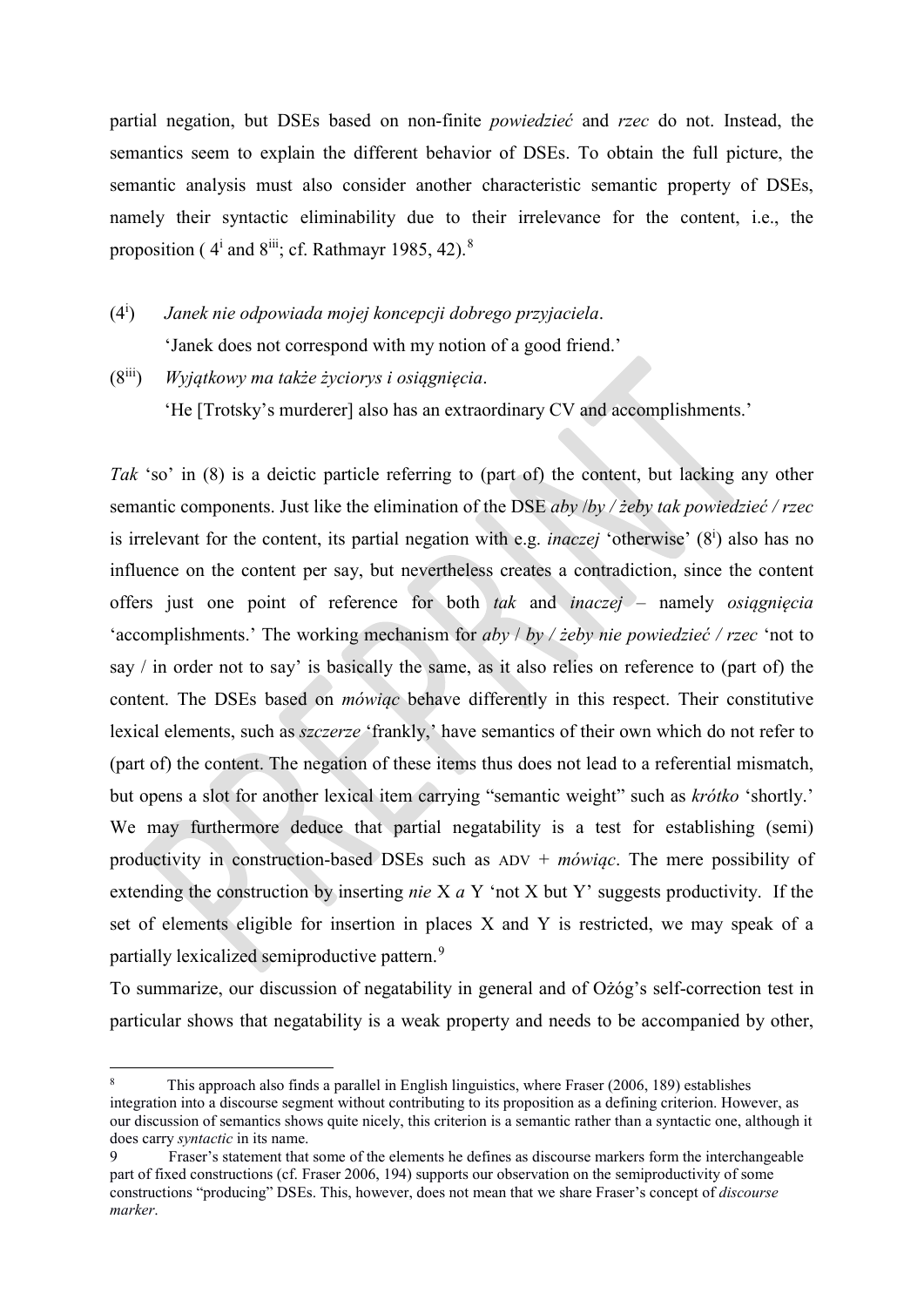more distinct ones. One of them is syntactic eliminability, which interplays with negatability at the semantic level.

Additionally, Rathmayr (1985) offers some more properties:

DSEs cannot be subject to questions, i.e., as with particles (cf. Rathmayr 1985, 72) DSEs do not serve as answers to (probe) questions.[10](#page-7-0)

- (4ii) *Jakim sposobem / dlaczego Janek nie odpowiada mojej koncepcji dobrego przyjaciela*? – \**Szczerze mówiąc.* 'In what way / why doesn't Janek correspond with my notion of a good friend? – Frankly speaking.'
- (8iv) *Jakim sposobem / dlaczego ma także wyjątkowy życiorys i osiągnięcia*? \**By tak powiedzieć.*

'In what way / why does he [Trotsky's murderer] also have an extraordinary CV and accomplishments? – So to speak.'

Rathmayr (1985, 72) gives two more defining criteria typical for particles, namely that they are unstressed and cumulative with other particles. These however only apply partially to DSEs. DSEs may bear secondary stress if they consist of several words.

On that token, the possibility of using DSEs cumulatively also varies. One dividing line seems to run between spoken and written language: (1) is a transcript of spoken language, where DSEs with the same function – direction of hearer's attention – are used cumulatively. In written language — probably due to stylistic reasons — cumulation seems to be possible in two cases. In the first case, the DSEs serve different discursive needs, as shown in (9) below. *Zresztą* 'by the way' is a text structuring device, whereas *ściślej mówiąc* 'more precisely speaking' may be considered a reformulation marker.

(9) *Takim* [*zwierzęciem krwiożerczym* – S.B.] *mnie stworzono*. *Zresztą ściślej mówiąc, nie tyle krwiożerczym,ile mięsożernym* ...

'I was born as such a bloodthirsty beast. By the way, more precisely speaking, not so much a bloodthirsty as a carnivorous beast …'

(S. Mrożek. 1997. *Teatr 3*.)

<span id="page-7-0"></span><sup>10</sup> *Powiedzmy* 'let's say' seems to be an exception from the rule, as it may serve as answer at least to polar questions (Wołk 2007, 7).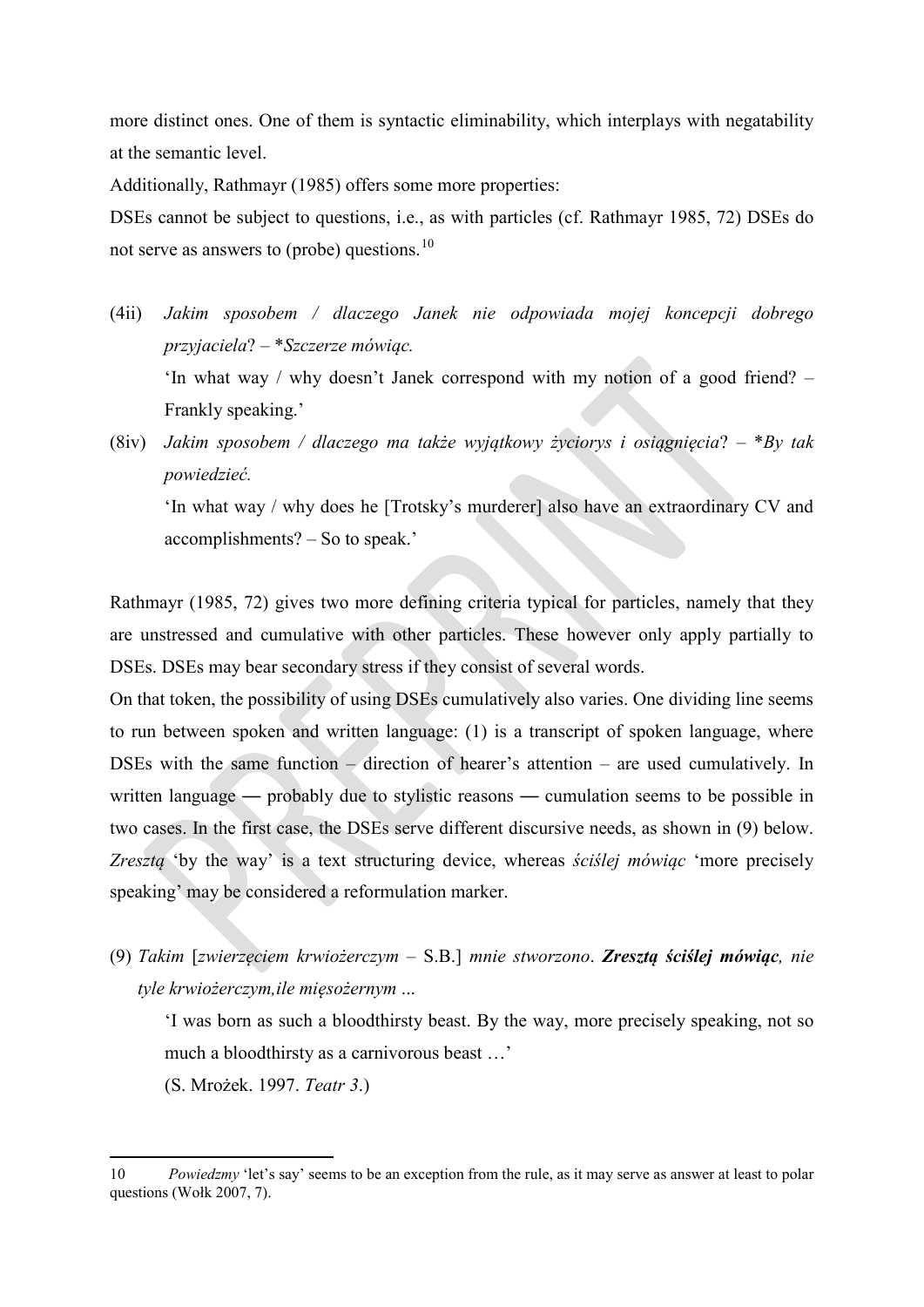Concretization constitutes the second case and seems to involve only DSEs with connective function, usually reformulation markers. Mendoza (2009, 983) states that

[d]ie Bedeutung bzw. Funktion von multifunktionalen koordinierenden Konjunktionen kann durch die Kombination mit sog. Konkretisatoren spezifiziert werden […], wobei die Konkretisatoren alleine wiederum meistens ebenfalls Konnektorenfunktion übernehmen können.

[the meaning, or the function of multifunctional coordinating conjunctions, respectively, may be specified by a combination with so-called concretisators […], whereupon in most cases the concretisators may, in turn, take over the function of connectives. *translation*  $-$  *S.B.*]

*Czy* in example (10) is a multifunctional item that may serve as a complementizer with the meaning 'whether,' as a conjunction with the meaning 'or', and as a question particle. *Właściwiej mówiąc* 'more correctly speaking' specifies that *czy* functions as a conjunction.

(10) *Ten wybór, czy właściwiej mówiąc nominacja* [sic!], [...] *Gierek* [...] *przyjął bez skrępowania*.

'This election, or more precisely speaking, the nomination which Gierek accepted without hesitation...'

(J. Rolicki. 2002. *Edward Gierek: życie i narodziny legendy*.)

To recap the general criteria for identifying DSEs, we have, namely, their irrelevance for the proposition, their non-negatability, the impossibility of being the subject of probe questions or of being under stress, along with the possibility of cumulating them. As we have discussed, some words are in order on our choice of DSEs based on non-finite forms of *verba dicendi* as the subject of research. This choice shares all the semantic traits that have been described above as typical for DSEs based on *verba dicendi*. Let us reconsider Żabowska's (2009, 181) properties of metatextual comments: "występują na powierzchni tekstu w postaci skróconych zdań, najczęściej zwrotów imiesłowowych, […]; mogą to być wyrażenia samodzielne, wkomponowane w składnię wypowiedzenia, wyrażenia wtrącone, występujące w konstrukcjach tzw. wyodrębnionych [occur on the text surface in the form of reduced clauses, most frequently in the form of adverbial participle clauses […]; they can be autonomous expressions integrated into the syntax of the utterance or parenthetical expressions figuring in so-called detached constructions – translation S.B.]". At first sight, it seems that all the DSEs based on *verba dicendi* that are discussed by Ożóg (1991) fulfill these criteria, since *mówię ci* 'I tell you', *wiesz* 'you know' or *rozumiesz* 'you understand' may be considered reduced clauses, in which case the syntactic realization of the semantic role 'content' is missing.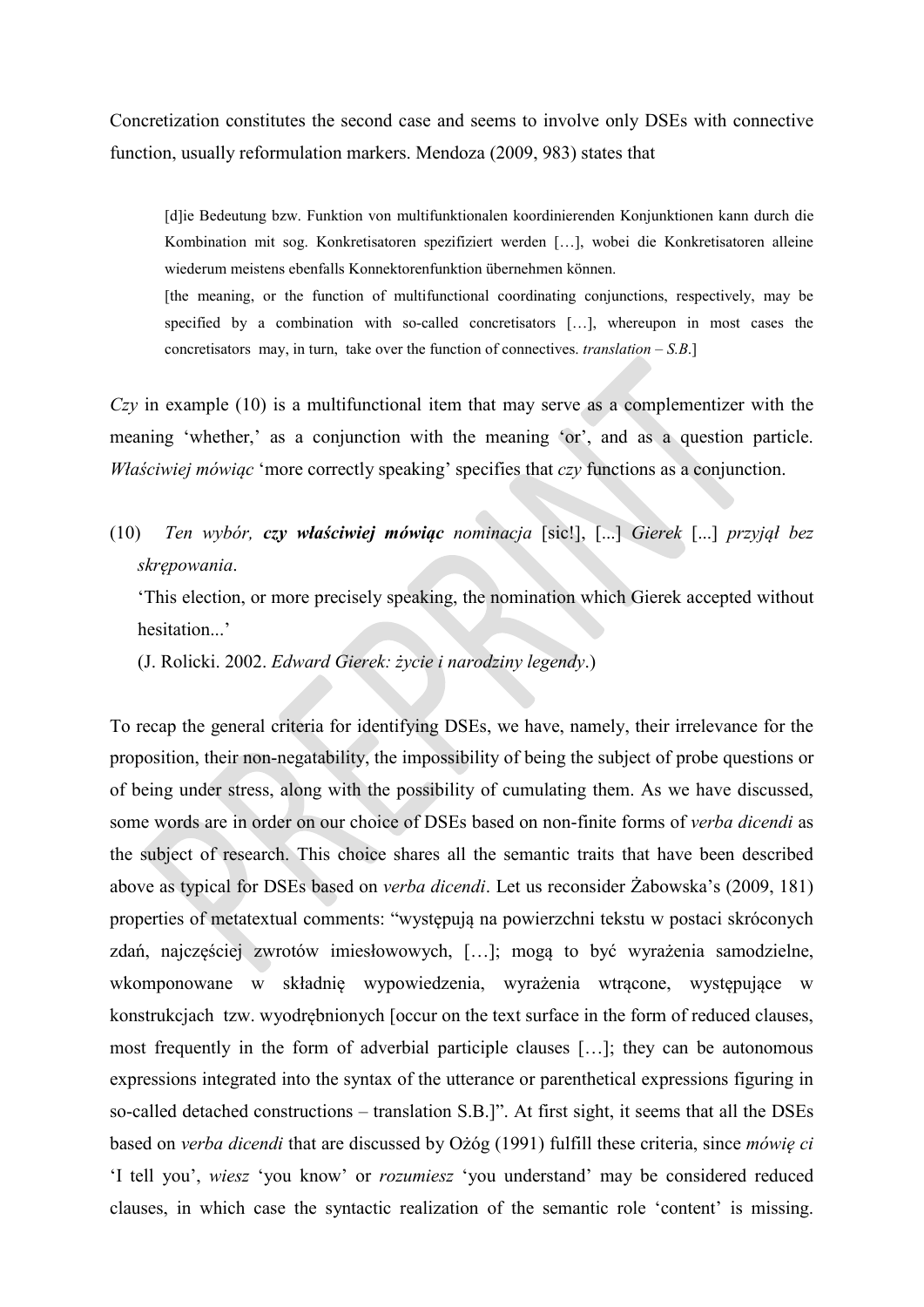However, another possible analysis reads the utterance, i.e. the actual information, as realization of the semantic role 'content.' This is the more probable scenario, as, the pragmatic function of Ożóg's DSEs enumerated above is guiding the listener's attention to the information that follows. Admittedly, the syntactic realization does not correspond to the prototypical scheme expected in written language, where the utterance content forms a complement sentence, but structures of the type *mówię ci (to): CONTENT X* 'I say to you (this): content X' or *coś ci powiem: CONTENT X* 'I will tell you something. That is, content X' is also acceptable in written language and parallels the encoding of direct speech in both written and spoken language. The specifics of spoken language where intonation contours and pauses structure information, serve to make such constructions even more expectable and easy to digest. This means that the enumerated expressions do not fulfill Żabowska's criterion of integration into the utterance, especially if they are set apart from the actual information by a pause or two different intonation contours stretching over the DSE and the utterance proper, respectively. The former has been shown to be the case e.g. for the parenthetical DSE *powiedzmy* 'let's say' (Wołk 2007, 7). In contrast, expressions based on adverbial participles of *verba dicendi* constitute prototypical representatives of DSEs, as Żabowska (2009, 181) herself states in the citation above.

Additional evidence of absent integration into the clause is the positioning of the enclitic conditional marker  $by +$  ending. This complex is known to be attached to the verbal stem only loosely and to preferably cliticize the "first pronounced word in the clause" (Hansen 2010, 345). Consequently, if DSEs were integrated into their host clause, the conditional marker should cliticize them in cases when they take the sentence-initial position. Our corpus research for the DSE *wiesz* 'you know', and the DSEs based on the infinitive *powiedzieć* 'say' and *rzec* 'say' as well as the adverbial participle *mówiąc* 'speaking' showed that this is not the  $case.$ <sup>[11](#page-9-0)</sup>

<span id="page-9-0"></span><sup>11</sup> We assumed that the clitic does not take intermediate position between the elements of the DSEs based on *verba dicendi*. Therefore, we conducted the queries

*<sup>&</sup>quot;wiesz|rzec|powiedzieć|mówiąc" by* for cases without punctuation

*<sup>&</sup>quot;wiesz|rzec|powiedzieć|mówiąc" ",|:" by* for the cases with punctuation

We found four instances where the conditional marker  $by +$  ending follows immediately after the DSE constituent *mówiąc* 'speaking'. However, in (1) the DSE does not constitute the first word in the sentence, so we may interpret (1) as evidence that the DSE forms one prosodic segment with the element it scopes over, i.e. *najchętniej* 'preferably', and the conditional marker *by* cliticizes to this prosodic segment. (2) represents the other three instances, where the DSE is followed by a purpose clause introduced by the (contracted) complementizer *by*.

*<sup>(1)</sup> Najchętniej, szczerze mówiąc, bym słyszał pańskie odpowiedzi:* 

<sup>&#</sup>x27;Preferably, frankly speaking, I would like to hear your answers:'

<sup>(</sup>Stenogram z 53. posiedzenia Komisji Śledczej do zbadania ujawnionych w mediach zarzutów dotyczących przypadków korupcji podczas prac nad nowelizacją ustawy o radiofonii i telewizji (SRTV) w dniu 2 lipca 2003 r.)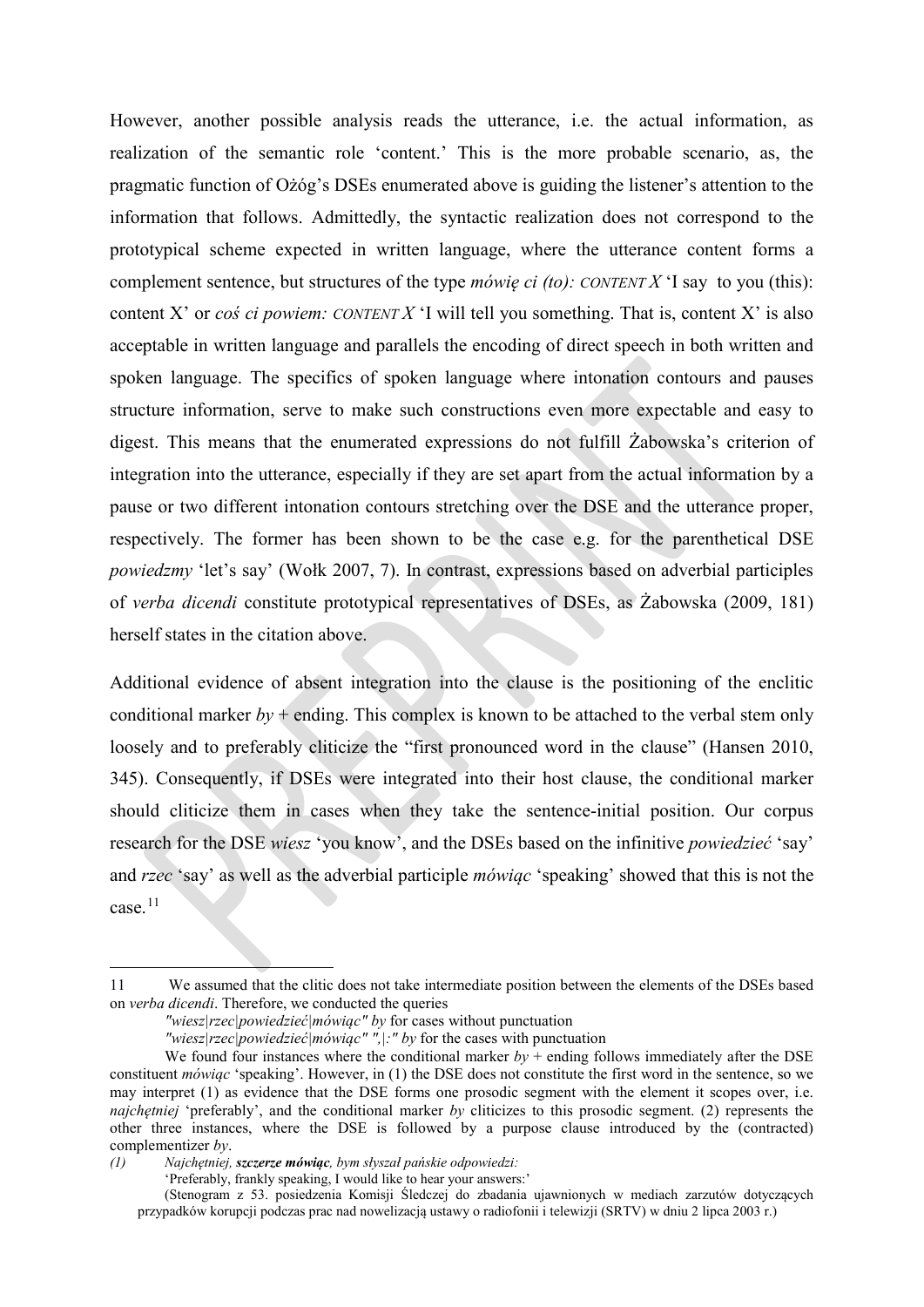Furthermore, just like DSEs based on the infinitive of *verba dicendi*, the DSEs based on the adverbial participle display morphosyntactic properties that clearly distinguish them from other occurrences of *verba dicendi*, as the discussion below will show. Additionally, constructions containing an adverbial participle are a (semi) productive means of forming DSEs (cf. Birzer accepted a), whereas other verb forms seem to be used only haphazardly in lexicalized units. We therefore limit our discussion of DSEs based on *verba dicendi* to those with the adverbial participle or infinitive as formative.

Morphosyntactically, our DSEs are distinct from other occurrences of *verba dicendi* in the following respects. For the adverbial participles, the most important syntactic issue is undoubtedly the loss of co-reference between the covert subject of the adverbial participle and the first argument of the matrix verb. Instead, the speaker is the covert subject of the adverbial participle (11). The aforementioned co-reference is the characteristic trait of prototypical adverbial participles (12).

| (11) | $\boldsymbol{O}_{\text{sp}}$        | <i>Szczerze</i> | <i>mówiąc</i> , | Adam              | jest | głupi.          |  |  |  |
|------|-------------------------------------|-----------------|-----------------|-------------------|------|-----------------|--|--|--|
|      |                                     | frankly         | speak-AP        | Adam-NOM          | 1S   | stupid-NOM.SG.M |  |  |  |
|      | 'Frankly speaking, Adam is stupid.' |                 |                 |                   |      |                 |  |  |  |
| (12) | Øi                                  | <b>Mówiac</b>   | kolegą,         | Adam <sub>i</sub> |      | śmiał.<br>sie   |  |  |  |

speak-AP with friend-INSTR Adam-NOM REFL laugh-PST.3SG.M 'Speaking with a friend, Adam laughed.'

The loss of co-reference also indicates that the adverbial participle ceases to function as a secondary predication. It is a trait that all adverbial participles share – even those that may not be considered prototypical due to the co-reference of their covert subject with a matrix verb argument other than the first one  $(13).<sup>12</sup>$  $(13).<sup>12</sup>$  $(13).<sup>12</sup>$ 

#### (13) *Wujek*<sup>i</sup> *prosi nas*<sup>p</sup> *zwrócić pożyczone pieniądze, nie mówiąc*<sup>p</sup> *o tym nikomu.*

'The uncle asks us to return the borrowed money, not speaking with anybody about it.'

 $\overline{a}$ 

<span id="page-10-0"></span>12 In fact, the loss of secondary predication status implies that the affected item should no longer be labelled as adverbial participle. Yet for reasons of convenience, we will retain this term.

*<sup>(2)</sup> Ikona próbuje czynić widzialnym niewidzialne, pozwala tym samym, aby widzialne nie przestawało odsyłać do czegoś innego niż ono samo. Inaczej mówiąc: by niewidzialne nie zastygło w widzianym*.

<sup>&#</sup>x27;The icon tries to make the invisible visible, and allows in the same way that the visible does not stop to relate to something else than just to itself alone. In other words (lit. in another way speaking): that the invisible does not congeal in the visible.'

<sup>(</sup>Dariusz Czaja. 2009. *Lekcje ciemności*.)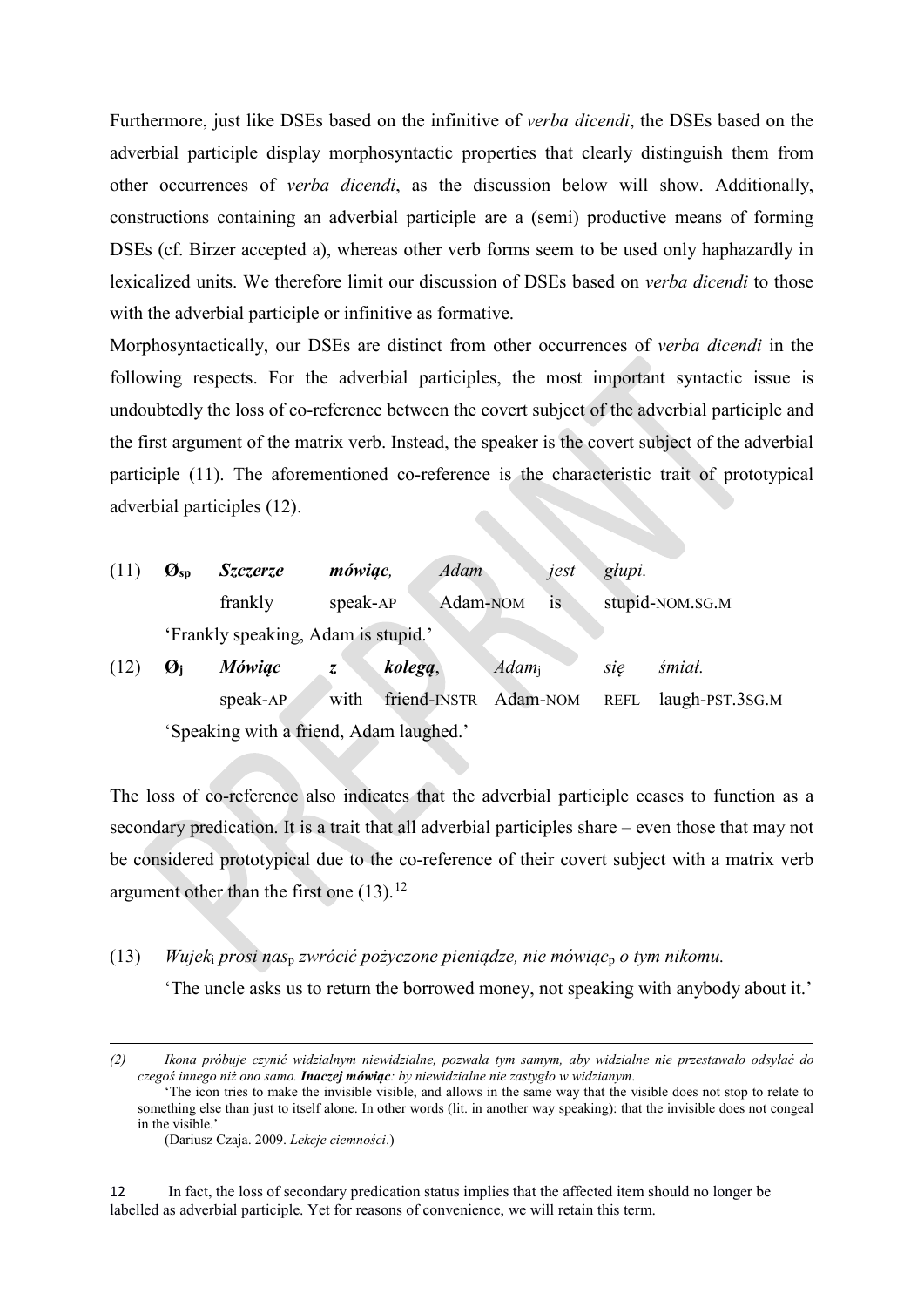#### (cited after Feret 2005, 83)

For the DSEs based on the infinitive, loss of co-reference and control is the most important issue. Hints to be discussed below imply that the point of departure for this kind of DSE is a purpose clause or complement clause introduced by the complementizer *(że)by* 'in order to; that' and containing an infinitve as a predicative element (14). The infinitive is controlled by the first argument of the superordinate clause (14; cf. Hansen 2010 for reference and control in Polish conditional and purpose clauses). If the construction is used as a DSE, however, control of and referential identity with the first argument of the superordinate clause are replaced by control of and referential identity with the speaker, who becomes the first covert argument of the infinitive (15).

| (14) | Zadzwoniłam <sub>i</sub> ,                                                  |                  | $\dot{z}e b y$<br>ci |              | <i>powiedzieć<sub>i</sub></i> , |                              |                     |  |
|------|-----------------------------------------------------------------------------|------------------|----------------------|--------------|---------------------------------|------------------------------|---------------------|--|
|      | call-PST.1SG.F                                                              |                  | COMPL you-DAT        |              | say-INF                         |                              |                     |  |
|      | że                                                                          | znalazłam        |                      | przyjaciółkę | dla                             | twojego                      | psa.                |  |
|      | that                                                                        | I found          | girlfriend           |              | for                             | your                         | $\log$              |  |
|      | 'I called you in order to tell you that I found a girlfriend for your dog.' |                  |                      |              |                                 |                              |                     |  |
|      | (Filipiak, I. 2006. Magiczne oko. Opowiadania zebrane.)                     |                  |                      |              |                                 |                              |                     |  |
| (15) | Sytuacja                                                                    | jest             | niewesoła,           |              |                                 | $\dot{z}e b y$<br>nie        | <i>powiedzieć</i> – |  |
|      |                                                                             | situation-NOM is |                      |              |                                 | not funny-NOM.SG.F COMPL not | say-INF             |  |
|      | dramatyczna.                                                                |                  |                      |              |                                 |                              |                     |  |
|      | dramatic-NOM.SG.F                                                           |                  |                      |              |                                 |                              |                     |  |

'The situation is not funny, not to say – dramatic.'

(*Tygodnik Ciechanowski*, 2002-09-16)

Why do we assume the purpose clause as the point of departure for the items under investigation? The secondary complementizers *aby* 'in order to' and *żeby* 'that; in order to' consist of the primary conjunction *a* 'and, but' or complementizer *że* 'that', respectively and the conditional marker *by*. They introduce purpose clauses as well as one complement type of control verbs. In both cases, the controller reference is decisive:

"In complement clauses governed by [control] verbs, the conditional is used if the subject of the main clause does not control the subject of the subordinated clause, i.e. if the subjects refer to different entities.[…] In the case of referential identity, the conditional is excluded and we have to use the infinitive [as direct argument of the control verb, instead of a complement clause – S.B.]" (Hansen 2010: 352)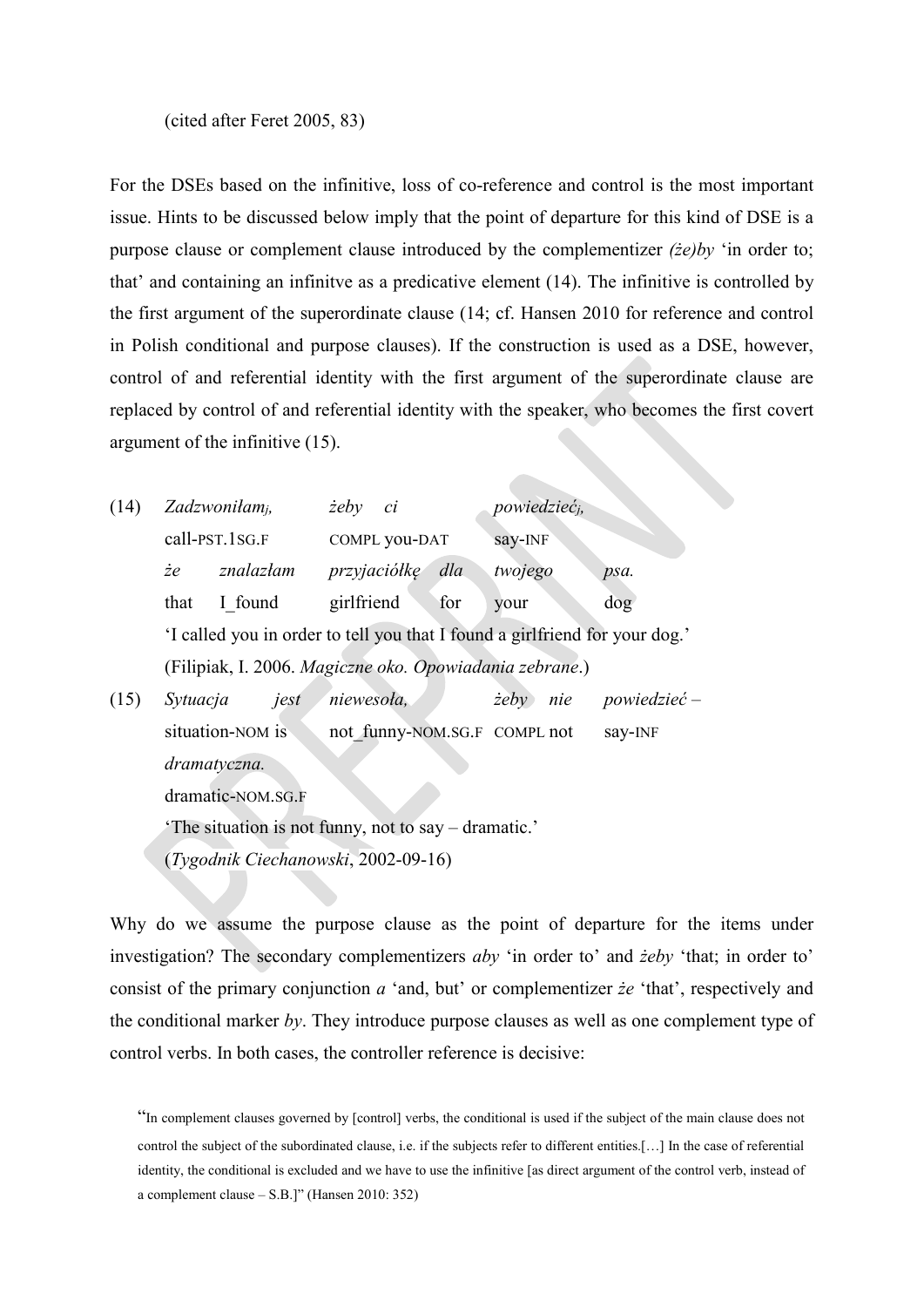The same rule applies to purpose clauses (Hansen 2010, 353). Since our DSEs have the speaker as the covert first argument, this means that as the point of departure for our DSEs, we must assume purpose clauses or complement clauses of control verbs whose first argument was co-referent with the first argument – in the first person (singular) – of the superordinate clause.

Some words are given in order to illustrate why we do not include participles into our analysis, although they undoubtedly constitute non-finite verb forms. Moreover, agreeing participle forms can be generally excluded, as, they are integrated into their host utterance and thus go against one of our defining criteria for DSEs. Hence, only the indefinite-personal active predicates on –*no/-to* (henceforth –*no/-to* forms) which have developed out of the passive participle via diathesis from passive to active (cf. Weiss 1984, 156), remain subjects of discussion. Their representatives, formed of *verba dicendi*, namely *mówiono* 'having spoken' and *powiedziano* 'having said'<sup>[13](#page-12-0)</sup>, have the ability to function as predicates of parenthetical constructions in collocations of the type *jak mówiono / powiedziano (powyżej)* 'as has been said (above). However, our corpus analysis revealed a slightly different story.<sup>[14](#page-12-1)</sup> In a first step, we searched<sup>[15](#page-12-2)</sup> for adverbs that colligate with the described  $-no$ -*to* forms in order to identify adverbial collexemes.[16](#page-12-3) The results showed that adverbs – even *jak* 'so, as' and  $(po)wyzej$  'above' – function as collexemes only rarely<sup>[17](#page-12-4)</sup> and that the construction as a whole lacks several of the characteristic traits of DSEs.

- mówiono [pos=adv] [] [orth!=że]
- powiedziano [pos=adv] [] [orth!=że]

that excluded instances with complement clauses introduced by *że* 'that,' as they are indicative of the predicative usage of *verba dicendi*.<br>16 For the notion *collexeme*, see Stefaenowitsch & Gries 2003.

<span id="page-12-0"></span> $13$ Since English has no corresponding construction, we will make use of the passive construction in the translations of our examples. *Rzeczono* 'having said' is not discussed, as it was attested to only twice in the corpus. The participle *rzeczony* 'aforementioned' is not analyzed because it is integrated into the utterance and thus does not fulfill our criteria of DSE.

<span id="page-12-1"></span><sup>14</sup> If not indicated otherwise, research was conducted in the balanced subcorpus of NKJP.

<span id="page-12-2"></span><sup>15</sup> For these endings, we used the queries

<sup>[</sup>pos=adv] mówiono [] [orth!=że]

<sup>[</sup>pos=adv] powiedziano [] [orth!=że]

<span id="page-12-4"></span><span id="page-12-3"></span><sup>16</sup> For the notion *collexeme*, see Stefaenowitsch & Gries 2003.<br><sup>17</sup> This finding is corroborated by an additional search for the collocation of all inflectional forms based on the participle passive stems *powiedzian*- and *mówion*- and the adverb (*po)wyżej* 'above' (queries *powyżej powiedzian.\** respectively *mówion.\** and vice versa) gave just 17 matches: no matches were evident for mówion\*, and of the 17 matches for *powiedzian.\** Only seven represented the impersonal construction on –*o* (the others are instances of participles,which are integrated into the utterance and thus do not agree with our DSE criteria ). Yet the contexts were not large enough to reconstruct whether the speaker or a protagonist from the narration has to be assumed to be a demoted agent. These findings are the more interesting, as *powyżej* 'above' occurs 134 times in discourse structuring contexts (query *[base=powyżej & pos=adv]*, followed by manual postprocessing); however, these contexts do not display signs of (ongoing) lexicalization:

<sup>(1)</sup> *Znowu* [to zrobiłem – S.B.] *nie z sympatii, ale z motywów przedstawionych powyżej*. 'Again I did this not out of sympathy, but based on the motives presented above.' (Stanisław Mrożek. 1975. *Jak zostałem filmowcem*)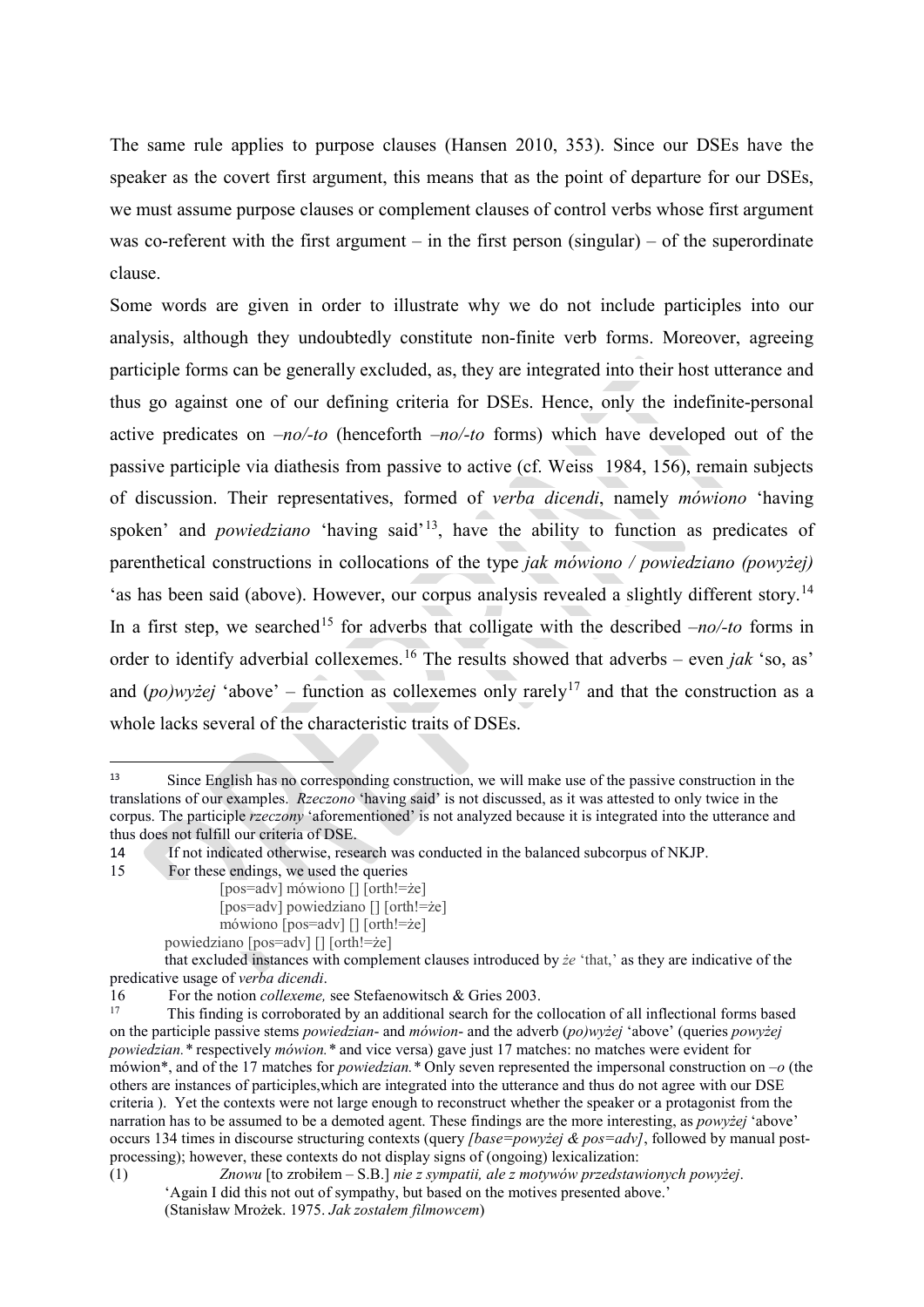The construction under investigation (with some rare exceptions) does not display a metatextual function. Although our queries excluded instances with complement clauses, the majority of all matches still took complements, e.g. (16-17).

(16) [Budynek teatru niemieckiego – S.B.] *był symbolem szowinizmu, a z jego sceny, jak powiedziano przy otwarciu, nie miało nigdy paść słowo polskie.* 'The building of the German theater was a symbol of chauvinism, and on its stage, as was said at the opening ceremony, a Polish word was never ever supposed to be uttered.'

(Jan Bałdowski. 1997. *Warmia, Mazury, Suwalszczyzna*.)

(17) *Niektórzy już tacy są, że potrzebują wodza. – A Putin im nie wystarczy? – Nie wystarczy. Putin przy Stalinie to liliput. Albo - jak mówiono o Breżniewie - niedonosek.* 'Some are already of the kind that they demand a vozhd'. – And Putin isn't enough for

them?  $-$  No, he isn't. In comparison to Stalin, Putin is a wimp. Or  $-$  as was said about Brezhnev – a runt.'

(Aleksander Kaczorowski. Włodzimierz Wojnowicz, pisarz rosyjski, o Polsce, Europie i nowej powieści. // *Polytika*. 2006-04-01)

As described above, the existence of complements constitutes one of the dividing lines between *regular* inflectional forms and the verbal constituents of DSEs. Another distinguishing feature is the speaker as the (covert) first argument of the DSE. However, most instances of the –*no/-to* construction without complements do not allow for this interpretation, be they modified by an adverb (18) or not (19). Rather, lay people have to be assumed to be the covert first argument.

(18) *Zwłaszcza w ciągu ostatnich trzech lat przed wojną władze państwowe poświęcały sprawie budowy wygódek (albo sławojek, jak mówiono ironicznie) szczególną uwagę.*  'Especially in the course of the last three years before the war, the government paid special attention to the construction of sanitary facilities (or jakes, as was said ironically).' (Stanisław Berenda-Czajkowski, 2001. *Dni grozy i łez*.)

(19) *Welch sprzedał bank - jak mówiono – "po cenie złomu"*.

<sup>(2)</sup> ... *redakcja chętnie oceni Twój tekst – jednak, z powodów jak* p*owyżej*, *przypomnij jej się tak raz na miesiąc.*

<sup>&#</sup>x27;The editorial board will be happy to assess your text – however, for the reasons as above, remind us about it roughly once a month.'

<sup>(</sup>Archiwa magazynu *Esensja*. 2005-2008).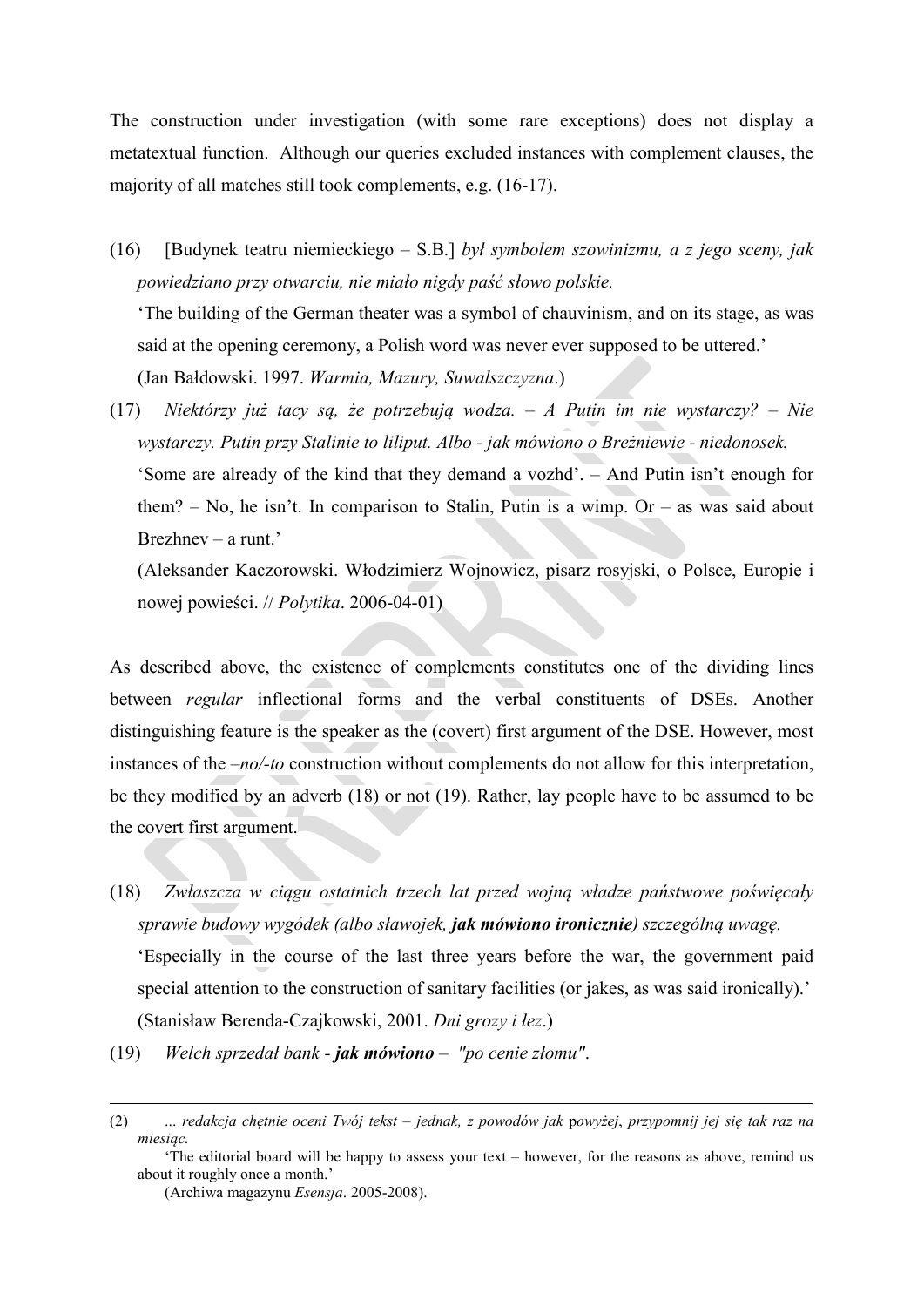'Welch sold the bank – as is said – "for the price of scrap". (Gazeta Wyborcza. 1997-06-06)

Only in highly formal texts, such as the statement from the Supreme Court, the modified construction based on *mówiono* or *powiedziano,* respectively, functions clearly as DSE (20).

(20) *... zarzut podnoszony przez oskarżonego nie dotyczy sądu właściwego, lecz wyraża obawę o kierowanie się solidaryzmem środowiskowym. W takiej jednak sytuacji, jak powiedziano, każdy inny sąd może narazić się na analogiczny zarzut.* 

'... the objection raised by the accused does not relate to the specific court, but expresses concern about being guided by solidarity with one's own milieu. However, in such a situation, as said, any other court might be confronted with a similar objection.'

(POSTANOWIENIE Z DNIA 17 SIERPNIA 2004 R., V KO 47/04. Orzecznictwo Sądu Najwyższego, Izba Karna. 2004-08-17)

For these reasons, we decided to refrain from discussing this construction comprehensively.

## **2. Functions in Contemporary Polish**

Since the functions of DSEs based on the adverbial participle *mówiąc* have already been described in Birzer (accepted a), we limit ourselves to a short survey of the three superordinate functions and the construction that goes along with the respective function prototypically.

The first superordinate function is the stance-marking function with ADV + *mówiąc* as prototypical construction. In the Polish National Corpus, 104 different adverbs are utilized to fill the ADV slot of this construction, among them the near-synonyms *delikatnie / łagodnie mówiąc* 'mildly speaking', *dokładnie / konkretnie / precyzyjnie mówiąc* 'precisely speaking' and *generalnie / ogólnie mówiąc* 'generally speaking'. At a pragmatic level, the construction ADV + *mówiąc* expresses the speaker's stance towards the proposition. At the syntactic level, the construction may function as a connective. Both functions are inherent in the construction, but depending on the semantics of the adverb inserted into the construction, their manifestation varies accordingly. Connectivity is thus less pronounced with e.g. *szczerze mówiąc* 'frankly speaking', but the speaker's stance figures prominently (compare (21), where the speaker's stance is dominant, with (22), where connectivity is also at work); whereas with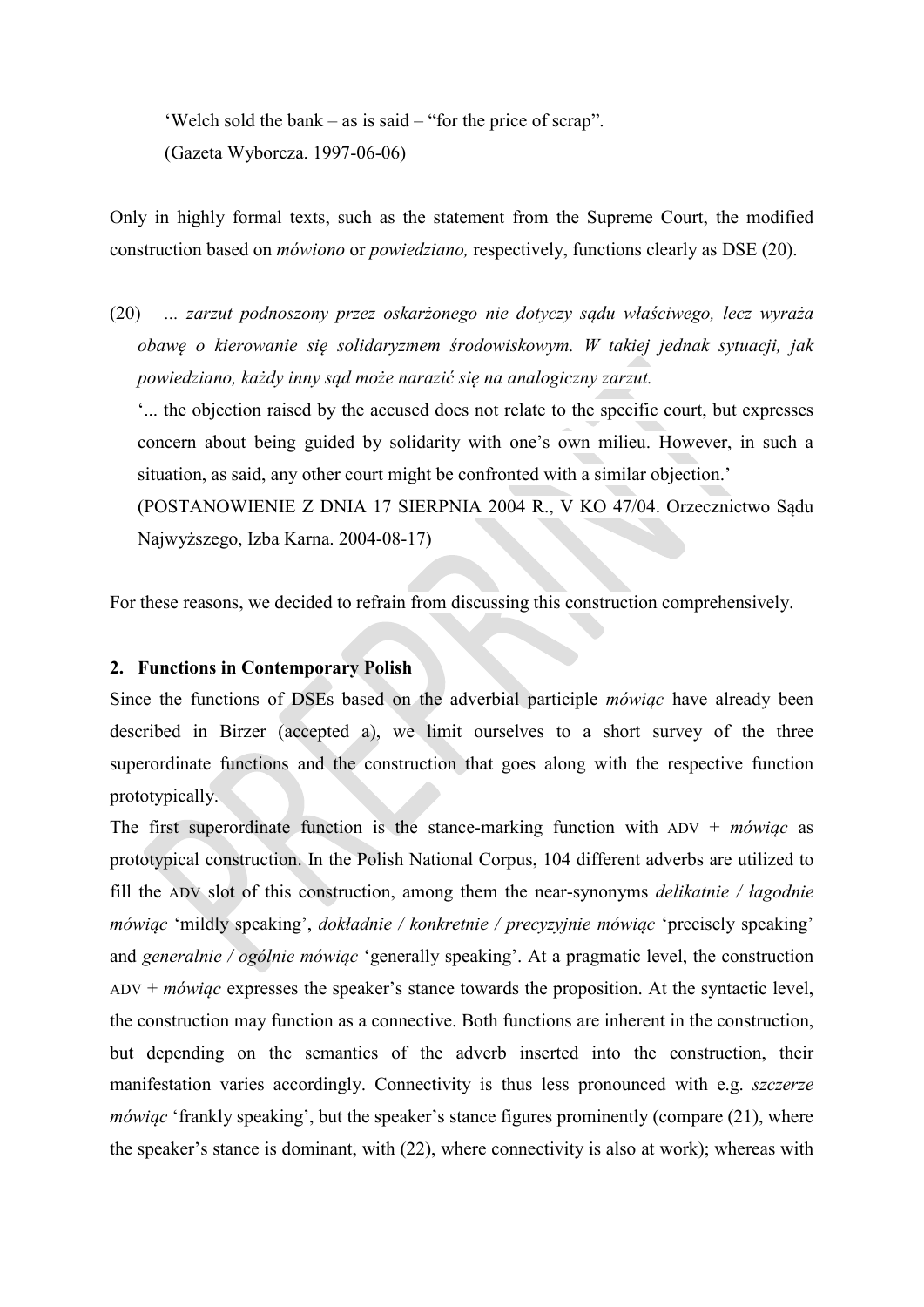e.g. *krótko mówiąc* 'in short,' connectivity is dominant (23) and the speaker's stance plays only a minor role (compare  $(23)$  with  $(24)$ , where stance is more in focus).<sup>[18](#page-15-0)</sup>

(21) *Malownicza zakopiańska zima przerodziła się w wiosenne roztopy. Szczerze mówiąc, wolę skrzypiący śnieg pod stopami niż błoto ...* 

'The picturesque winter in Zakopane degraded into springtime thaws. Frankly speaking, I prefer crunchy snow under my feet over mud…'

(Mój "Dzienniczek Polski" // *Dziennik Polski*, 2002-02-01)

(22) *Wystąpienie było bardziej nastawione na efekt propagandowy niż merytoryczny - z podaniem konkretnych spraw czy terminu rozwiązania zagadnień. Szczerze mówiąc, informacja była przypomnieniem albo powtórzeniem exposé wygłoszonego przez pana premiera ...* 

'The address was aimed rather at a propagandistic effect than at content – with the presentation of concrete issues or a date for the solution of issues. Frankly speaking, the information was a reminder or repetition of the exposé that had been delivered by the prime minister … '

(*Sprawozdanie stenograficzne z obrad Sejmu RP z dnia 09.06.1995, 2 kadencja, 51 posiedzenie, 3 dzień*)

(23) ... *ponad 64% przestępstw popełnianych w naszym kraju nie jest znanych policji* [...]. *Wystarczy powiedzieć, że według cytowanych badań policja nie wie o ok. 70% pobić, 80% kradzieży i 90% przestępstw o charakterze seksualnym. Krótko mówiąc, w świetle badań wiktymizacyjnych Polska jest krajem, w którym zagrożenie niektórymi typami przestępstw, zwłaszcza popełnianych przy użyciu przemocy, jest jedno z najwyższych w świecie*.

'... more than 64% of the crimes committed in our country are not reported to the police [...] It's sufficient to say that according to the police surveys cited, the police don't know about 70% of all instances of violence, 80% of all thefts and 90% of all crimes of a sexual nature. In short, in the light of victim surveys, Poland is the country where the threat of several types of crimes, especially of those committed with violence, is among the highest in the world.'

(*Sprawozdanie stenograficzne z obrad Sejmu RP z dnia 14.02.2001, 3 kadencja, 101 posiedzenie, 1 dzień*)

(24) *Halina ma płaszcz. Taki płaszcz to skarb, choć na pozór nic specjalnego - znoszony, trochę za długi i zbyt szeroki, krótko mówiąc, niemodny.* 

<span id="page-15-0"></span><sup>&</sup>lt;sup>18</sup> A case study of the various syntactic contexts and thus the various semantic and functional nuances is offered for *ogólnie mówiąc* 'generally speaking' in Birzer (2015).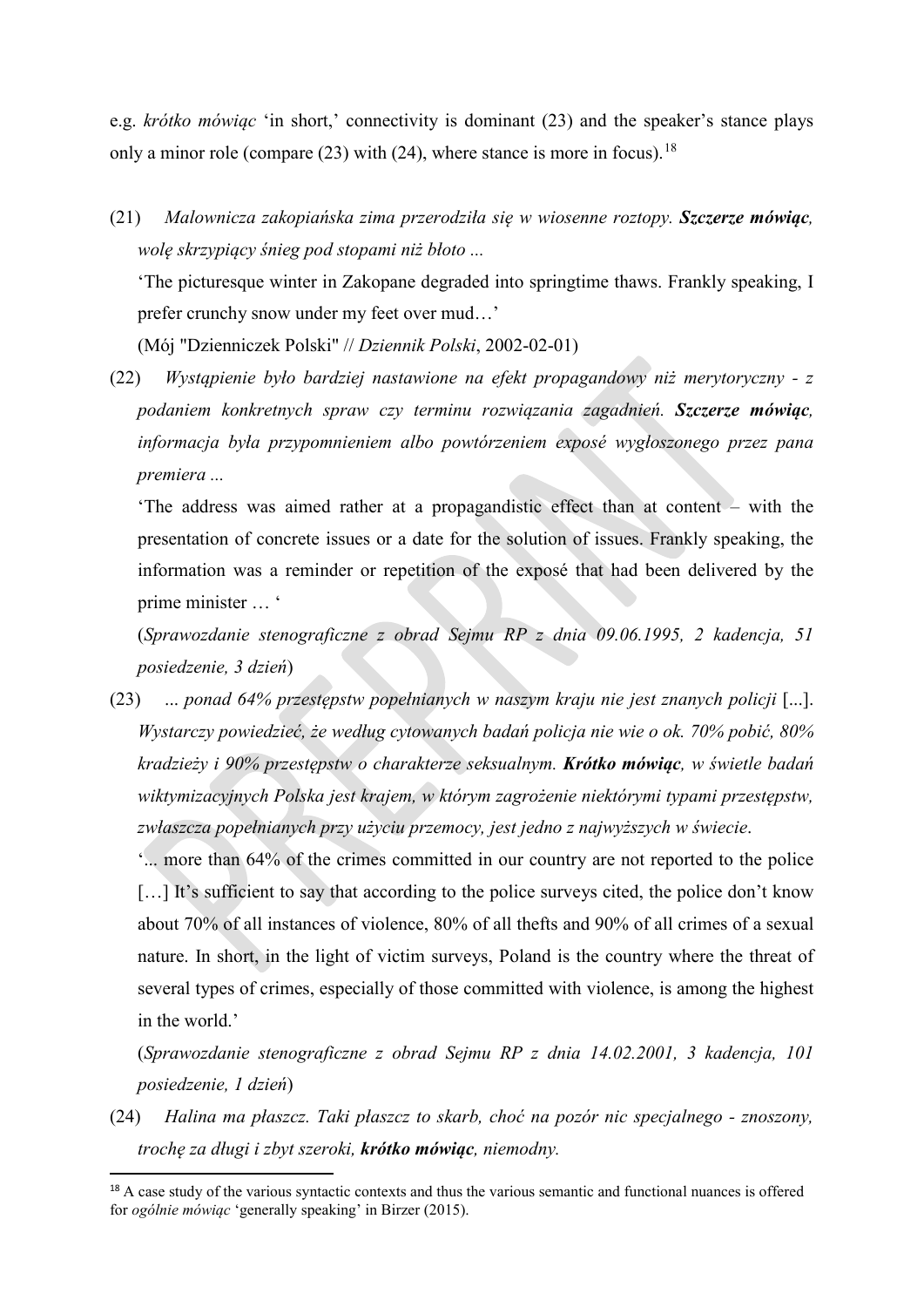'Halina has got a coat. Such a coat is a treasure, although by all appearances, it is nothing special – worn out, a bit too long and a bit too wide — in short, out of style.' (*Granica wytrzymałości*. // Dziennik Polski. 2006-06-03)

Quite interestingly, the construction ADV + *mówiąc* forms a doublet with ADV + *powiedziawszy*, i.e. with a construction based on the perfective adverbial participle of anterior meaning. Yet the latter construction has to be considered a non-productive pattern for forming DSEs, since only seven different instantiations – with the adverbs *dokładniej* 'more precisely', *inaczej* 'differently', *lepiej* 'better', *najprościej/prosto* '(most) simply', *ściśle(j)* 'strictly' and *szczerze* 'frankly' and the noun *prawdę* 'truly (lit. the truth)' – are evidenced in the Polish National Corpus.

The second superordinate function is contextualization with the prototypical construction  $AP +$ ADJ.INSTR + NOUN.INSTR, for which Polish offers 27 instantiations. It relates (part of the) proposition within certain discourse – be it modern terminology for well-known phenomena (cf. (25) or different style registers that characterize certain types of discourse (26).

(25) *Dziwne zjawisko: skrajna prawica i skrajna lewica zgadzają się w sprawach granic no, może nie całkiem, ale tak na 95%. Zgodnie też proponują plan, mówiąc dzisiejszym językiem, czystek etnicznych ...*

'A bizarre phenomenon: The ultimate right and the ultimate left agree on [national – S.B.] border issues – well, maybe not completely, but perhaps 95%. In unison they also propose a plan about — speaking in today's language — ethnic cleansing …'

(Andrzej Anonimus. 1999. *Nie nadaje się, przecież to jeszcze szczeniak*.)

(26) *Skuteczny zrazu sprzeciw pozwanych* [...] *bazował na "braku czynnej legitymacji prawnej po stronie powodów". Mówiąc to samo językiem kolokwialnym: "Nie do przyjęcia jest, że czegoś chcą jacyś Jabłkowscy, będący spadkobiercami niektórych tylko właścicieli, nieistniejącej od daywna firmy".* 

'The effective objection on the part of the defendants [...] based on the "absence of an effective legal legitimation on the complainants' side." Saying the same in colloquial terms: "it cannot be accepted that the people who are after something are these Jabłkowskis, who are the heirs to some proprietors of a long since non-existent company."'

(Feliks Jabłkowski. 2005. *Dom Towarowy Bracia Jabłkowscy: romans ekonomiczny*.)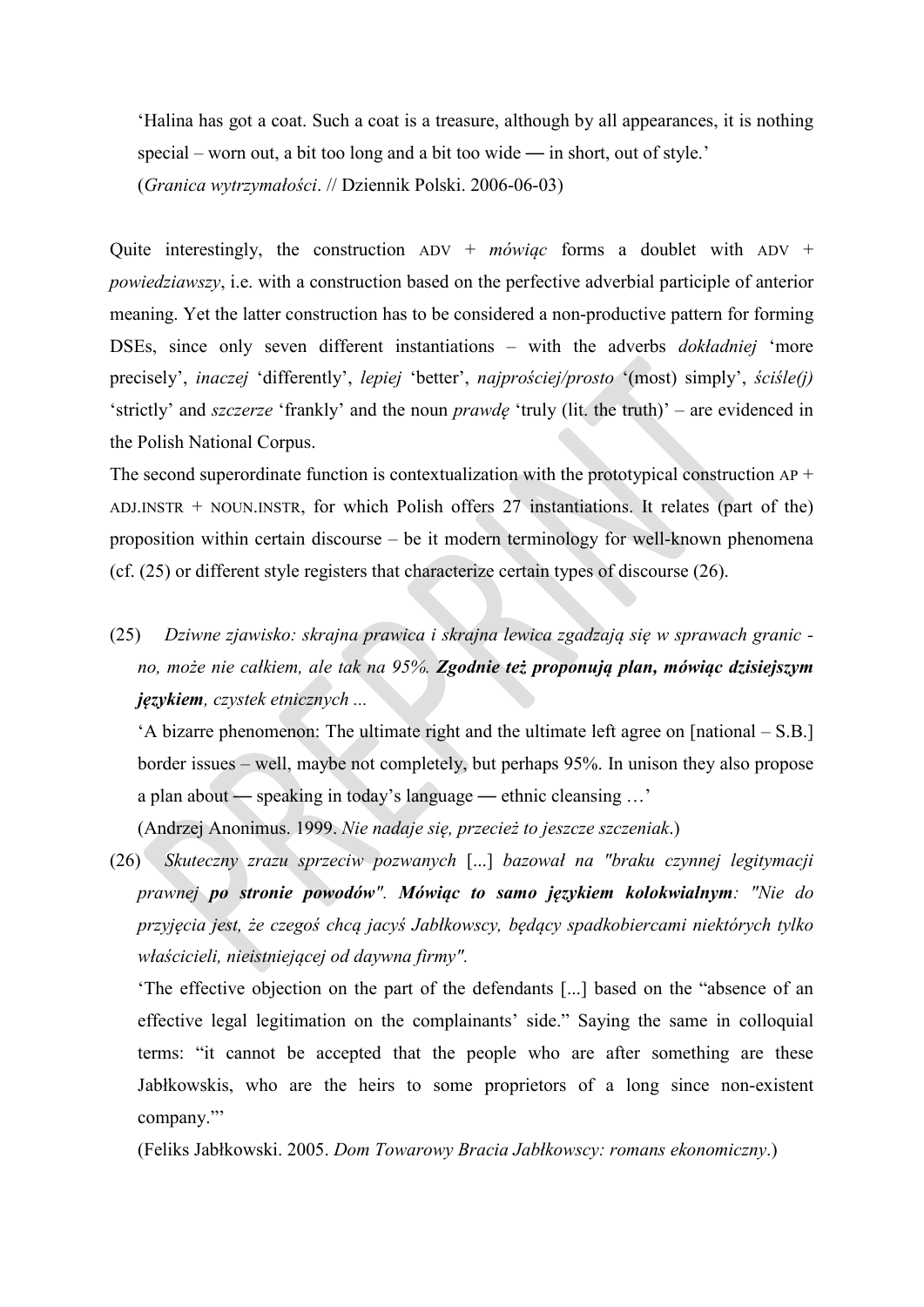The third superordinate function is the marking of quotation<sup>[19](#page-17-0)</sup> (27) with the prototypical construction *mówiąc* + *językiem/słowami*.INSTR + NOUN.GEN. The construction provides "discourse-salient information" (Güldemann 2012, 140), since it lays open the source of the discourse rendered (cf. also Weiss in preparation, who states for the usage of citations in political discourse that "the identification [of the source cited – S.B.] is the more explicit in cases where the source cannot be considered to be common knowledge" [translation – S.B.]). At the same time, it also links two excerpts of discourses with each other, namely the discourse which the citation is integrated into, one of which is the source of the citation. Weiss (in preparation) describes the mechanism at work as follows: "As the basis for the connection [between citation and the text it is integrated into – S.B.] functions as the metatextual operation of comparison, i.e. an implicit or explicit parallel between the actual [...] situation [...] and the content of the xeno-text [the quote – S.B.]" [translation – S.B.].

(27) *Ja myślę, że obaj mają swoje - mówiąc językiem Lecha Wałęsy - plusy dodatnie i plusy ujemne.* 

'I think that both have their – using Lech Wałęsa's wording (lit. speaking with Lech Wałęsa's language) – positive pluses and negative pluses.' (*Dziennik Polski*. 2001-05-18)

Let us now turn to the functions of the constructions based on the infinitives of *verba dicendi*. These constructions consist of three elements – a complementizing element, the negation *nie* 'not' or the deictic element *tak* 'so' and an infinitive (28). The choice of the "intermediate" element determines the function of the construction; the complementizers and infinitives are basically interchangeable.<sup>[20](#page-17-1)</sup> Ouite interestingly, our corpus research showed that only the perfective verbs *powiedzieć* 'say' and *rzec* 'say' serve as bases for these DSEs. (28)

| $\dot{z}e$ by | tak 'so'  | powiedzieć 'say' |
|---------------|-----------|------------------|
| by            | nie 'not' | rzec 'say'       |
| aby           |           |                  |

<span id="page-17-0"></span><sup>19</sup> Quite interestingly, Wołk notes a "citational" usage (*użycie cytacyjne*) of *powiedzmy* (2007, 13-15). However, this citational usage does not encompass a function from the quotative realm, but rather the fact that the true value of the utterance segment marked by *powiedzmy* cannot be determined.

<span id="page-17-1"></span><sup>20</sup> In our eyes, the fact that constructions with *aby* 'that' are in general much less frequent than with *żeby* or *by,* explains why *aby nie mówić* 'not to say' and *aby tak powiedzieć* 'so to say' are not evidenced, failing thus to attest to the incompatibility of the elements.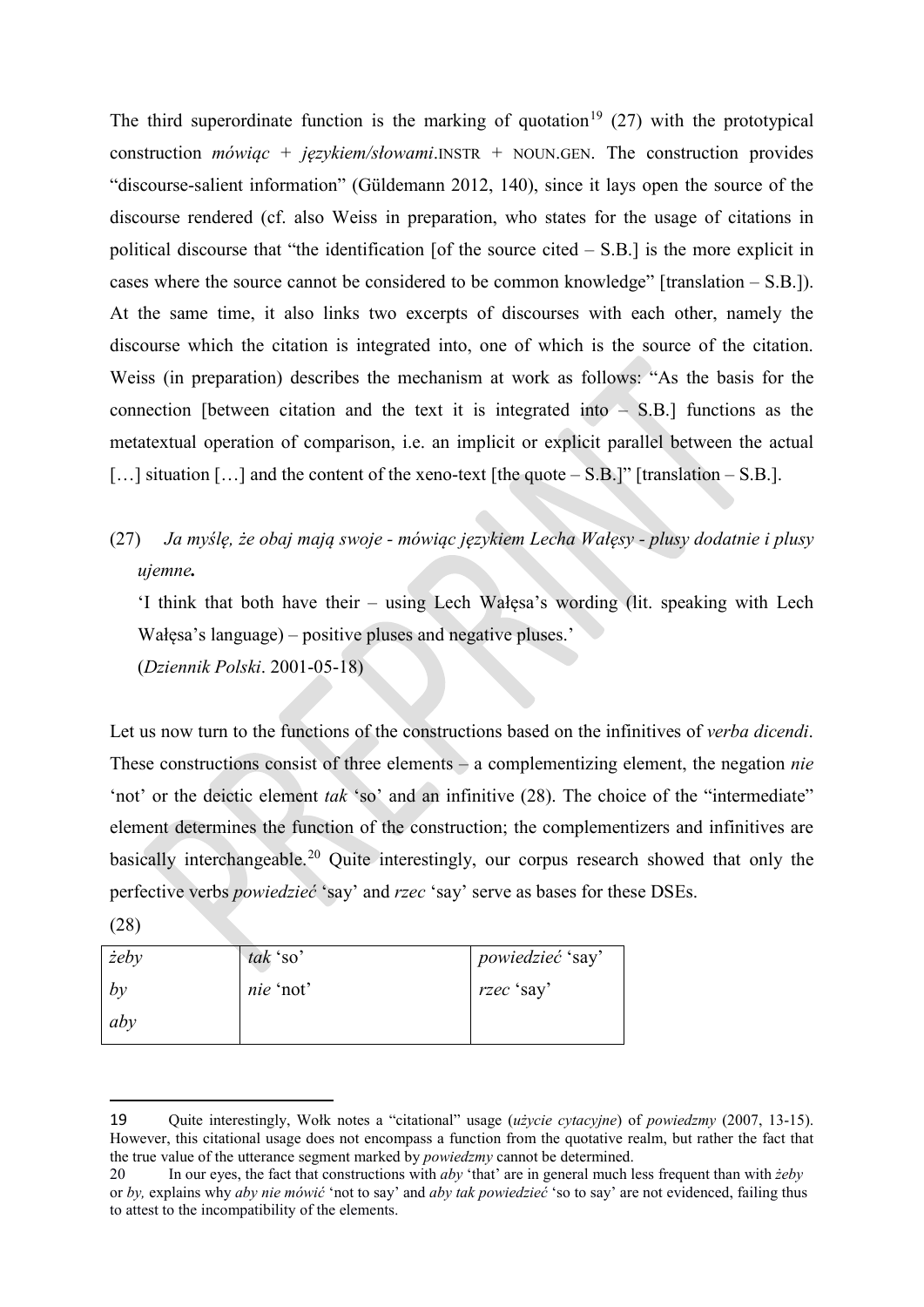*Aby / by / żeby tak powiedzieć / rzec* 'so to say / in order to say so' has two functions. The first one is that of a downtoning hedge:

A hedge is either defined as one or more lexico-syntactical elements that are used to modify a proposition, or else, as a strategy that modifies a proposition. The term 'hedging' is used to refer to the textual strategies of using linguistic means as hedges in a certain context for specific communicative purposes, such as politeness, vagueness, mitigation, etc.

(Schröder and Zimmer 2000 cited after Gries & David 2007)

The semantic implications of the constructional element *tak* 'so' are pivotal for the semantic explication of *aby / by / żeby tak powiedzieć / mówić / rzec* in the hedging function, which could sound as follows: 'Apart from description P, several additional ways of describing the given situation can be pinpointed. The speaker chooses P, although they are aware of the fact that P might be offensive to the listener and that another description might be more acceptable to the listener.' Consequently, the hedge applies to entities – usually autosemantics or NPs containing autosemantics – that either bear a subjective semantic component in the sense of Traugott & Dasher (2002, 96) or whose semantics form part of a scale in the wider sense. E.g., *biograficznie* 'biographically' in example (29) is part of the scale "biographical – fictional" and is accompanied by the downtoning hedge *by tak powiedzieć*, as other approaches to the interpretation of the drama are also possible. The author of (30) is aware that the noted societal justification of the reason mentioned can be challenged (the possible evaluation scale ranges from socially justified to unjust); in (31), the downtowner preceding *czynnościowy* 'functional' (31) marks that the adjective is an approximation to the concept which the author cannot describe more appropriately.

- (29) *Chmielowski interpretuje go [aktu II dramatu Wyspiańskiego S.B.] by tak powiedzieć — biograficznie, tzn. uważa, iż jest on bezpośrednim przekazem wewnętrznych walk Wyspiańskiego, jego "spowiedzią autorską".* 'Chmielowski interpretes it [the second act of a drama by Wyspiański – S.B.] – so to speak – biographically, i.e. he pays attention to question of whether it is an immediate re-narration of Wyspiański's inner struggle, his "confession as an author".' (Głowiński, M. 1997. *Ekspresja i empatia*.)
- (30) *Jest to nawet racja, żeby tak rzec, "społecznie słuszna".*  'This is even a reason that is, so to say, "justifiable for society".' (*Gazeta Wyborcza*, 1997-08-04)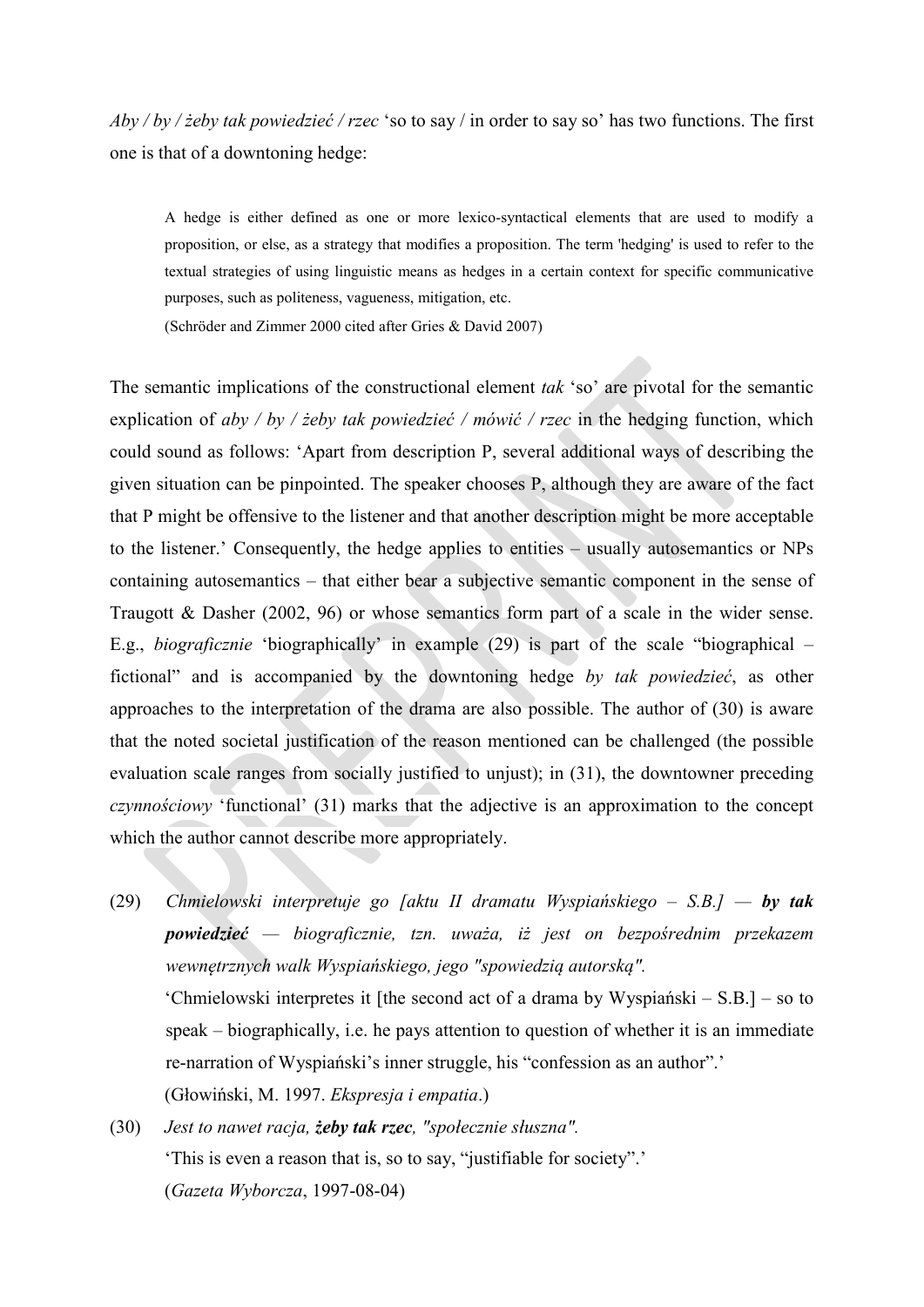(31) *To samo wyrażone językiem, aby tak rzec, czynnościowym, będzie brzmiało następująco*: 'That same  $[content - S.B.]$  expressed in  $-$  so to speak  $-$  functional language, will sound as follows:' (*Gazeta Ubezpieczeniowa*, 2001-09-19)

The second function of constructions with the element *tak* 'so' is that of a filler (32-35), i.e. an element used to cover speech disfluency. It may be considered semantically void, as it does not contribute any metatextual information; its function is the mere maintenance of speech flow.

- (32) *Za mały byłem, by tak powiedzieć. Teraz jestem za duży*. 'I was too small, so to speak. Now I am too big.' (Kornaga, D. *Gangrena*. 2005)
- (33) *Wyszedłem, żeby tak powiedzieć, w niedzielę na miasto*... 'I went, so to speak, on Sunday to town …' (Myśliwski, W. 2007. *Traktat o łuskaniu fasoli*.)
- (34) *Grupa składa się z trzech, żeby tak powiedzieć, podgrup: olsztyńskiej, łódzkiej i żyrardowskiej ..*..

'The group consists of three, so to speak, subgroups: the ones from Olsztyn, Łódź and Żirardów … '

(*Polityka*, 2001-12-01)

(35) *Niby nie czujesz fizycznego bólu, ale wiesz, że umierasz, i to wywołuje niedający się z niczym porównać strach. To ten strach boli cię, by tak rzec, naprawdę.*  'You kind of don't feel physical pain, but you know that you are dying, and that evokes a fear that cannot be compared to anything. And it is fear that is, so to speak, actually hurting you.'

(Mariusz Czubaj. 2010. *21:37*)

As Gries & David (2007) note, many elements used as hedges may also be employed as fillers. This is probably due to the fact that attenuating expressions usually do not arouse unpleasant reactions on the interlocutor's side of the equation, therein leading to excessive use.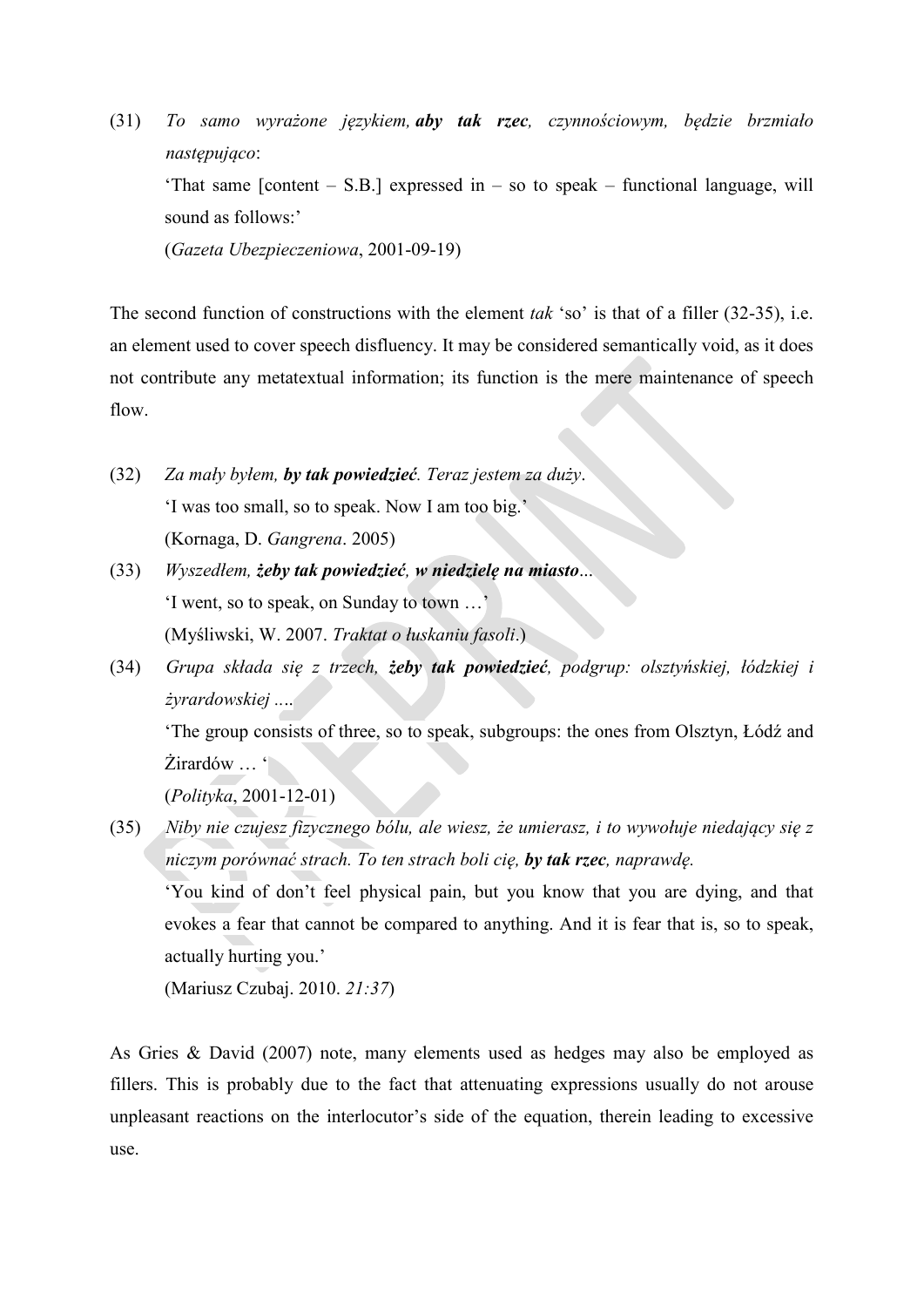The discrimination of hedging and filler function poses some problems, but is not as unclear as Gries & David assume: "without hearing the utterance, it is not fully clear whether there is in fact a break around *sort of* that indicates that *sort of* is just a disfluency marker" (2007, note 4). In fact, two characteristics distinguish the filler from the hedging function. The abovementioned semantic void constitutes the first one and constitutes the basis for the second one. A filler may occur in any syntactic position (cf. especially 33 and 35) since it is semantically void and does not dictate any semantic and syntactic prerequisites to its surroundings. This distinguishes it from all other functions of DSEs that are tied to a certain syntactic (and partially semantic) context.

The negation *nie* 'not' is the constitutive element for the other group of DSEs based on the infinitives of *verba dicendi*. The functions of *aby* / *by / żeby nie powiedzieć / rzec* 'not to say / in order not to say' can be ascribed to the superordinate function of stance marking. The DSE introduces a reformulation, but at the same time features a downtoning function.<sup>[21](#page-20-0)</sup> The DSE implies that the speaker is aware of the fact that the chosen reformulation is probably conceived as too strong, since the reformulation constitutes a pointed description of the situation outlined more moderately before.

(36) *Refleksja ta otwiera paradoksalne (by nie powiedzieć absurdalne) pole niczym nie skrępowanej wolności interpretacyjnej.* 

'This reflection opens a paradox (not to say absurd) field of unlimited interpretative liberty.'

(Jerzy Adamski. 2000. *Świat jako niespełnienie albo Samobójstwo Don Juana*.)

(37) ... *i ten prosty,* by nie powiedzieć*: prymitywny, rachunek pokazuje prawdę* ...

'... and this simple, not to say, primitive calculation shows the truth ...'

(Sprawozdanie stenograficzne z obrad Sejmu RP z dnia 13.11.2002, 4 kadencja, 34 posiedzenie, 2 dzień)

- (38) *To jednak tylko teoria, aby nie rzec: utopia.*  'But this is only theory, not to say: utopia.' (Gazeta Wyborcza, 1993-07-01)
- (39) *Był postawny, by nie rzec gruby, włosy miał lekko przerzedzone, a na twarzy dobrotliwy uśmiech*.

'He was stately, not to say coarse, his hair was slightly thinning, and on his face he had a good-natured smile.'

<span id="page-20-0"></span>21

<sup>21</sup> No instances where just one function is realized were identified in the Polish National Corpus.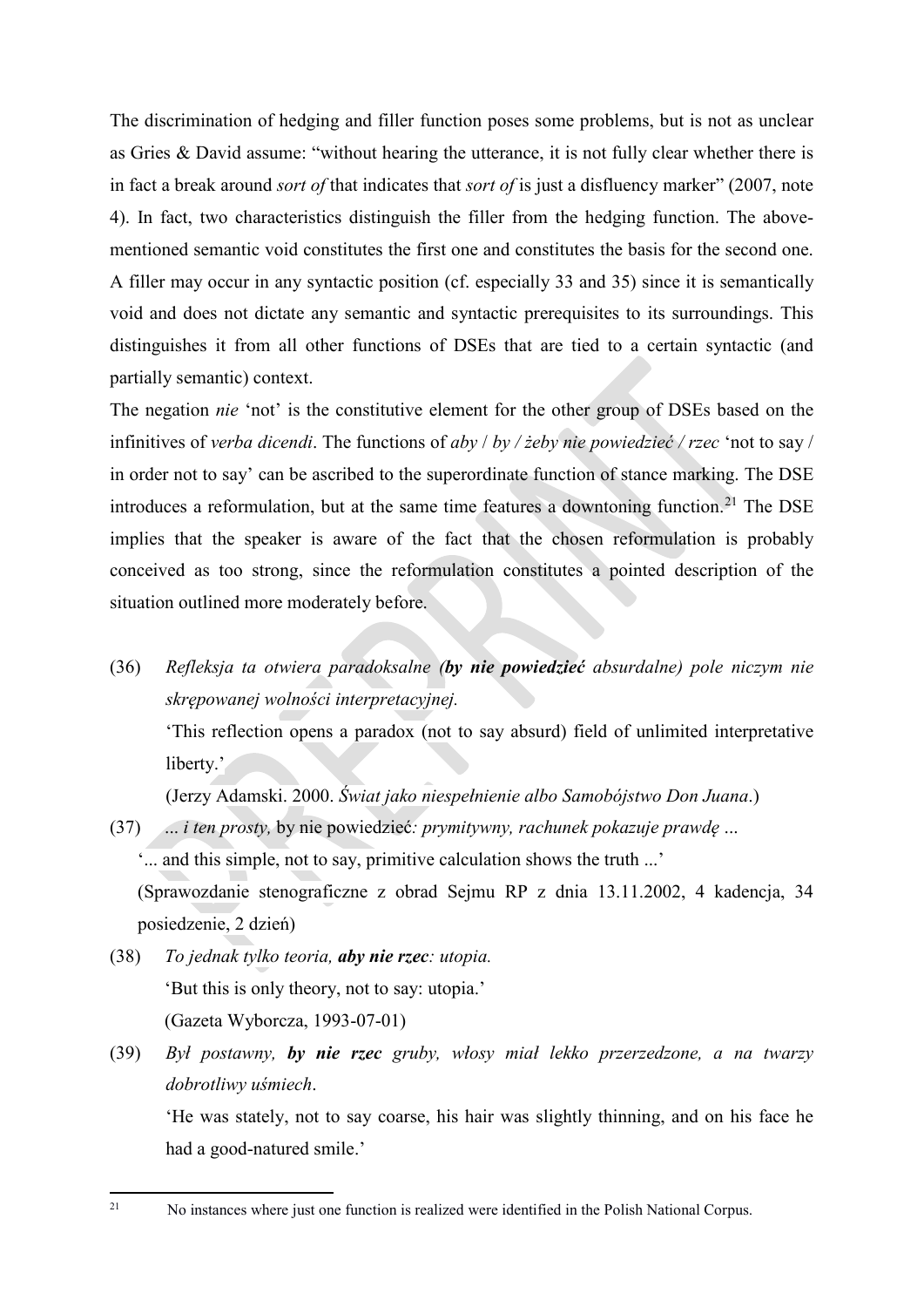#### (Iwona Surmik. 2005. *Ostatni smok*.)

What could be the reason that only the perfective infinitives occur in these DSEs? The most plausible explanation seems to be that hedging is central to these DSEs, and hedging always pertains to a specific situation, i.e. hedging is situation-specific. Specific situations are usually episodic ones, and episodicity is marked by perfective aspect (cf. Hansen 1996).

### **Bibliography**

- Birzer, Sandra. (accepted a) "Formal unity and functional diversity: a corpus-linguistic approach to Russian and Polish adverbial participles with the meaning 'speaking' between discourse and grammar./" In: Fried, Mirjam; Lehečková, Eva (eds.) *Conjunctions vs. Contextualizers*. John Benjamins. (working title) (Ms. 40 pages)
- Birzer, Sandra. (accepted b) "Historical development and contemporary usage of discourse structuring elements based on *verba dicendi* in Croatian." In: Grković-Major, Jasmina; Hansen, Björn; Sonnenhauser, Barbara. (eds.) *Diachronic Slavonic Syntax*. Mouton de Gruyter. (Ms. 53 pages)
- Birzer, Sandra. 2012. "From subject to subjectivity: Russian discourse structuring elements based on the adverbial participle *govorja* 'speaking'." *Russian Linguistics* 36.3; 221- 249.
- Birzer, Sandra. 2015. "Generally speaking, connectivity and conversation management combined. The functions of Russian *voobšče govorja* and Polish *ogólnie mówiąc* 'generally speaking'." *Russian Linguistics* 39.1. DOI 10.1007/s11185-014-9143-0.
- Czapiga, Zofia. 2006. *Rosyjskie operatory metatekstowe i ich polskie odpowiedniki.* Rzeszów, Wydawnictwo Uniwersytetu Rzeszowskiego.
- Dehé, Nicole; Kavalova, Yordanka (eds.) 2007. *Parentheticals*. Amsterdam, John Benjamins.
- Feret, Andrzej S. 2005. *Das Partizip im Deutschen und Polnischen*. Frankfurt /M. Berlin Bern – Bruxelles – New York – Oxford – Wien, Peter Lang.
- Fraser, Bruce. 2006. "Towards a theory of discourse markers." In: Fischer, Kerstin (ed.) *Approaches to Discourse Particles*. 189-204. Amsterdam et al., Elsevier.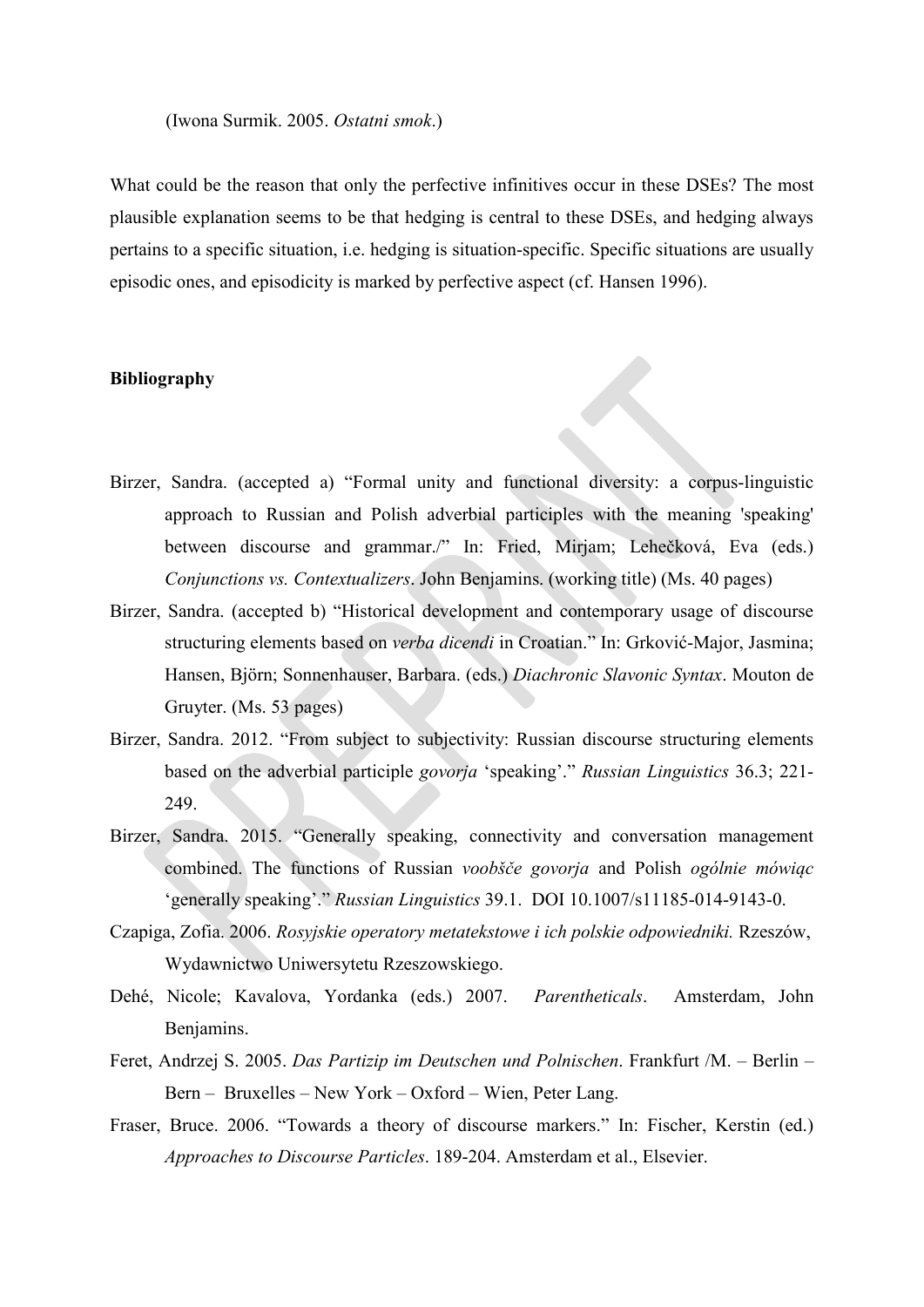- Gries, Stefan. T.; David, Caroline V. 2007. "This is kind of / sort of interesting: variation in hedging in English." In: Pahta, Päivi et al. (eds.) *Studies in variation, contacts and change in English. Volume 2: Towards multimedia in corpus studies*. [http://www.helsinki.fi/varieng/journal/volumes/02/gries\\_david/,](http://www.helsinki.fi/varieng/journal/volumes/02/gries_david/) 01.03.2015.
- Grochowski, Maciej et al. 2014. *Słownik gniazdowy partykuł polskich*. Kraków, Polska Akademia Umiejętności.
- Grochowski, Maciej. 1983. "Metatekstowa interpretacja parentezy." In: Dobrzyńska, Teresa; Janus, Elżbieta (ed.) *Tekst i zdanie. Tom studiów*. 247–258. Wrocław.
- Grochowski, Maciej. 1986a. "O metapredykatywnej funkcji niektórych wyrażeń partykułowoprzysłówkowych w strukturze tekstu." In: Dobrzyńska, Teresa (ed.) *Teoria tekstu. Zbiór studiów*. 139-148. Wrocław et al., Ossoliński.

Grochowski, Maciej. 1986b. *Polskie partykuły. Składnia, semantyka, leksykografia*. Wrocław.

- Grochowski, Maciej. 1998. *Funktionswörter im Polnischen*. Oldenburg, BIS.
- Güldemann, Tom. 2012. "Thetic speaker-instantiating quotative indexes as a cross-linguistic type." In Buchstaller, Isabelle; van Alphen, Ingrid (eds.) *Quotatives: cross-linguistic and cross-disciplinary perspectives*. 117-142. Amsterdam, John Benjamins.
- Hansen, Björn. 1996. *Zur Grammatik von Referenz und Episodizität*. (Specimina philologiae slavicae Supplementband 46) München, Verlag Otto Sagner.
- Hansen, Björn. 2010. "Mood in Polish." In: Rothstein, Björn; Thieroff, Rolf (eds.) *Mood in the Languages of Europe*. 342-357. Amsterdam, John Benjamins.
- Kaltenböck, Gunther; Heine, Bernd; Kuteva, Tanja. 2011. "On thetical grammar." *Studies in Language* 35.4; 852–897.
- Mendoza, Imke. 2009. "Anaphorische Mittel: Konnexion." In: Kempgen, Sebastian et al. (eds.) *Die slavischen Sprachen. Ein internationales Handbuch zu ihrer Struktur, ihrer Geschichte und ihrer Erforschung. Band 1* (Handbücher zur Sprach- und Kommunikationswissenschaft, *32.1*). 982–990. Berlin, New York, De Gruyter.
- Ożóg, Kazimierz. 1991. "Elementy metatekstowe ze składnikiem mówię w polszczyźnie mówionej." *Język a kultura*. 183-194.

Rathmayr, Renate. 1985. *Die russischen Partikeln als Pragmalexeme*. München, Otto Sagner.

- Schiffrin, Deborah. 1987. *Discourse markers*. Cambridge.
- Traugott, Elizabeth C.; Dasher, Richard B. 2002. *Regularity in semantic change*. Cambridge, Cambridge UP.
- Wajszczuk, Jadwiga. *O metatekście*. Warszawa, Katedra Lingwistyki Formalnej UW.
- Weiss, Daniel. (in preparation). Dеputаty ljubjat citаty: ssylki nа ksеnоtеksty v Gоsdumе.